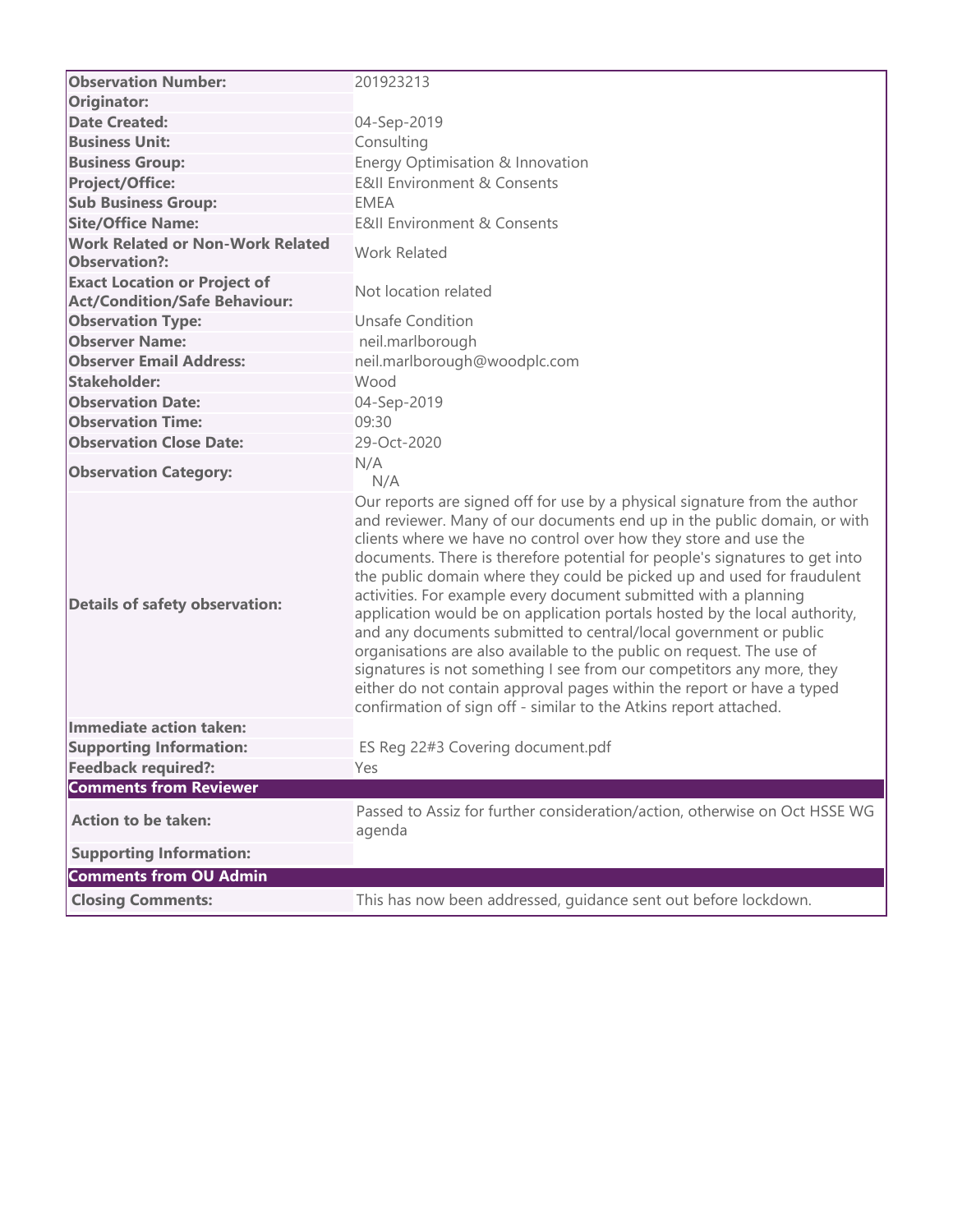Environmental Statement - Regulation 22 Response #3 Further Information Water Resources and Land Stability E&JW Glendinning Ltd

**February 2019**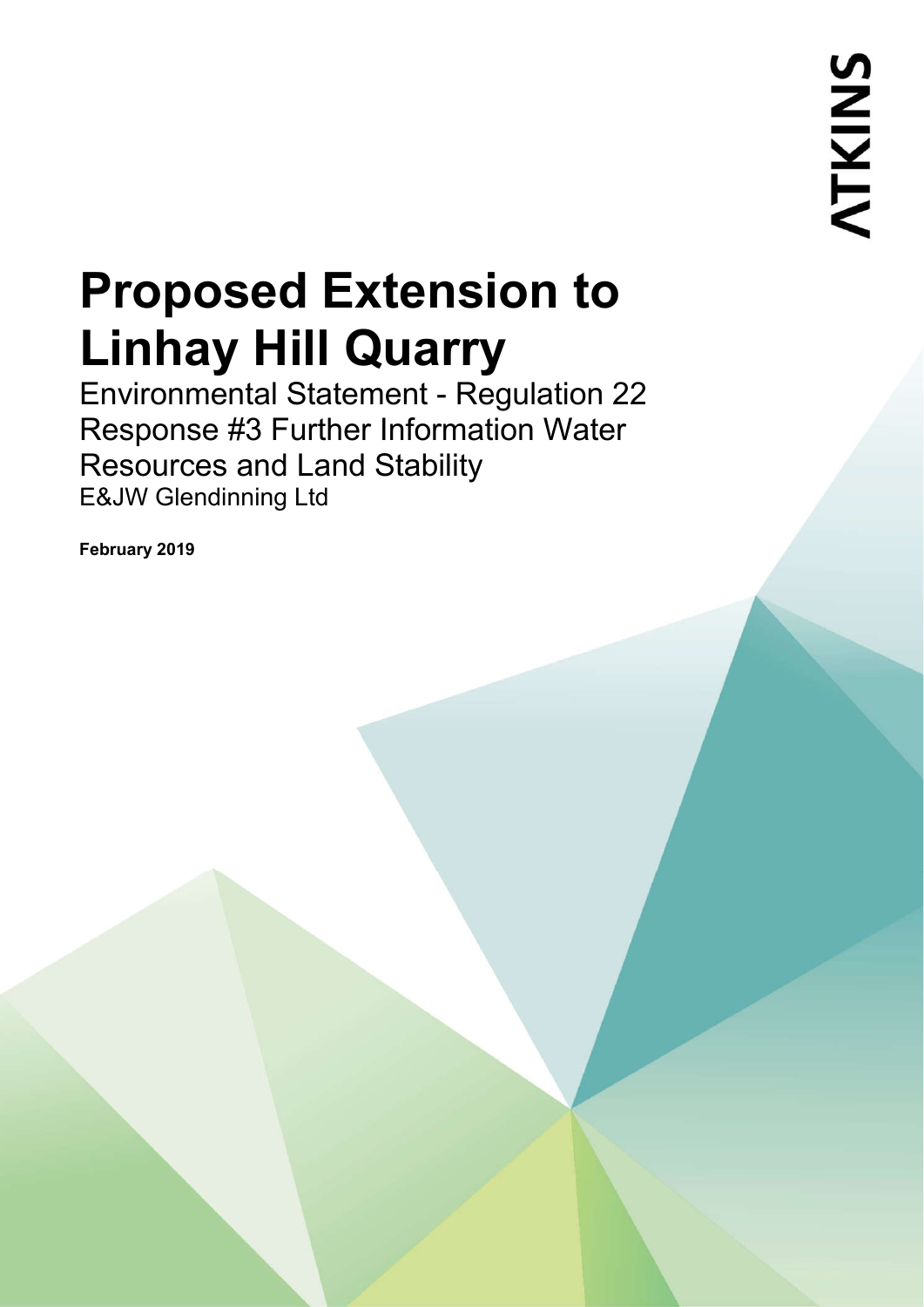## **Notice**

This document and its contents have been prepared and are intended solely for E&JW Glendinning Ltd's information and use in relation to the proposed extension to Linhay Hill Quarry.

Atkins Ltd assumes no responsibility to any other party in respect of or arising out of or in connection with this document and/or its contents.

#### **Document history**

| <b>Job number: 5151424</b> |                              | Document ref: |         |            |            |         |
|----------------------------|------------------------------|---------------|---------|------------|------------|---------|
| <b>Revision</b>            | Purpose description          | Originated    | Checked | Reviewed   | Authorised | Date    |
| 0.1                        | Draft for client approval AH |               | TM      | <b>ATF</b> | AH         | 26/2/19 |
| <b>Rev 1.0</b>             | <b>Issue</b>                 | AΗ            | TM      | <b>ATF</b> | AH         | 28/2/19 |

#### **Client signoff**

| <b>Client</b>                | E&JW Glendinning Ltd                                                    |
|------------------------------|-------------------------------------------------------------------------|
| Project                      | Proposed Extension to Linhay Hill Quarry                                |
| Document title               | Environmental Statement - Regulation 22 Response #3 Further Information |
| Job no.                      | 5151424                                                                 |
| Copy no.                     |                                                                         |
| <b>Document</b><br>reference | 5151424.R22#3                                                           |

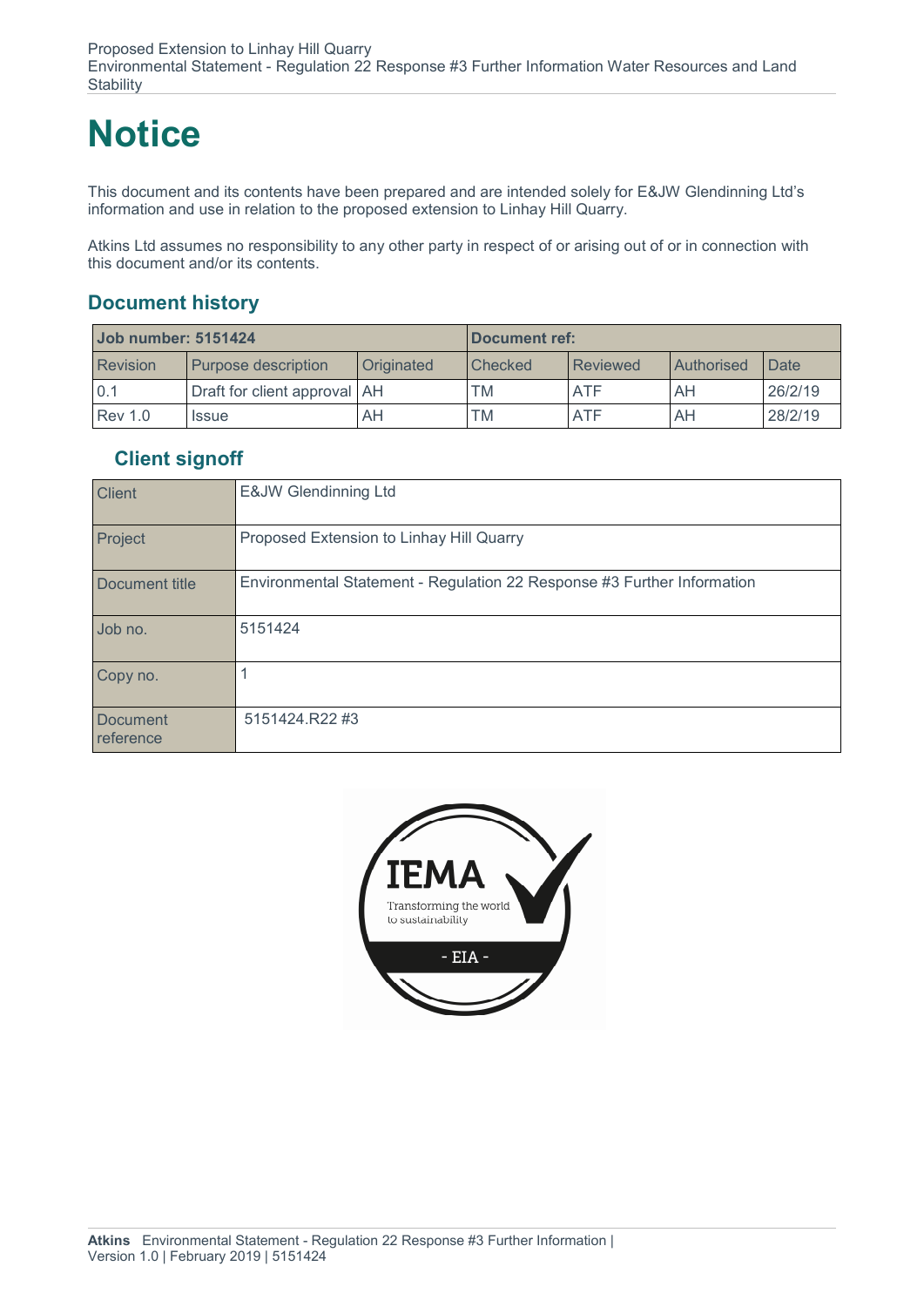## **Table of contents**

| <b>Chapter</b>                   |                                                                | <b>Pages</b>   |
|----------------------------------|----------------------------------------------------------------|----------------|
| 1.                               | <b>Introduction</b>                                            | 1              |
| The EIA Regulations              | 1                                                              |                |
| <b>National Guidance</b>         |                                                                | 1              |
| Layout of Regulation 22 Response |                                                                | 3              |
|                                  | Proposed alterations to June 2016 ES                           | 3              |
| 2.                               | <b>Project Description</b>                                     | 5              |
|                                  | Extract from the Reg 22 Request 2016                           | 5              |
|                                  | <b>Regulation 22 Response</b>                                  | 5              |
| 3.                               | <b>Alternatives</b>                                            | 6              |
| 4.                               | <b>Approach to Assessment of Impacts and Effects</b>           | 7              |
|                                  | Extract from Regulation 22 Request                             | 7              |
|                                  | <b>Regulation 22 Response</b>                                  | $\overline{7}$ |
| 5.                               | <b>Landscape and Visual Effects</b>                            | 8              |
| 6.                               | <b>Ecology 9</b>                                               |                |
|                                  | Introduction - Extract from Regulation 22 Request              | 9              |
| Response                         |                                                                | 9              |
| 7.                               | <b>Traffic and Access</b>                                      | 10             |
| 8.                               | <b>Flood Risk and Effects on Water Resources</b>               | 11             |
|                                  | <b>Extract from Regulation 22 Request</b>                      | 11             |
| Response<br>Question 1           |                                                                | 11<br>11       |
|                                  |                                                                | 11             |
| Response<br>Question 2           |                                                                | 11             |
| Response                         |                                                                | 11             |
| Question 3                       |                                                                | 12             |
| Response                         |                                                                | 12             |
| Question 4                       |                                                                | 12             |
| Response                         |                                                                | 12             |
| Question 5                       |                                                                | 13             |
| Response                         |                                                                | 13             |
| 9.                               | <b>Heritage Assessment</b>                                     | 14             |
| 10.                              | <b>Effects on Agricultural Land</b>                            | 15             |
| 11.                              | <b>Land Stability</b>                                          | 16             |
|                                  | <b>Extract from Regulation 22 Request</b>                      | 16             |
| Response                         |                                                                | 16             |
| 12.                              | <b>Other Impacts</b>                                           | 17             |
|                                  | <b>Extract from Regulation 22 Request</b>                      | 17             |
| Response                         |                                                                | 17             |
| 13.                              | <b>Clarifications</b>                                          | 18             |
| 14.                              | <b>Alternative Highways Scheme for Caton Cross</b>             | 19             |
| 15.                              | <b>Planning Questions and Clarifications</b>                   | 20             |
| 16.                              | <b>Consultee and Third Party Responses and Representations</b> | 21             |
| 17.                              | Other Information provided by the applicants                   | 22             |
|                                  |                                                                |                |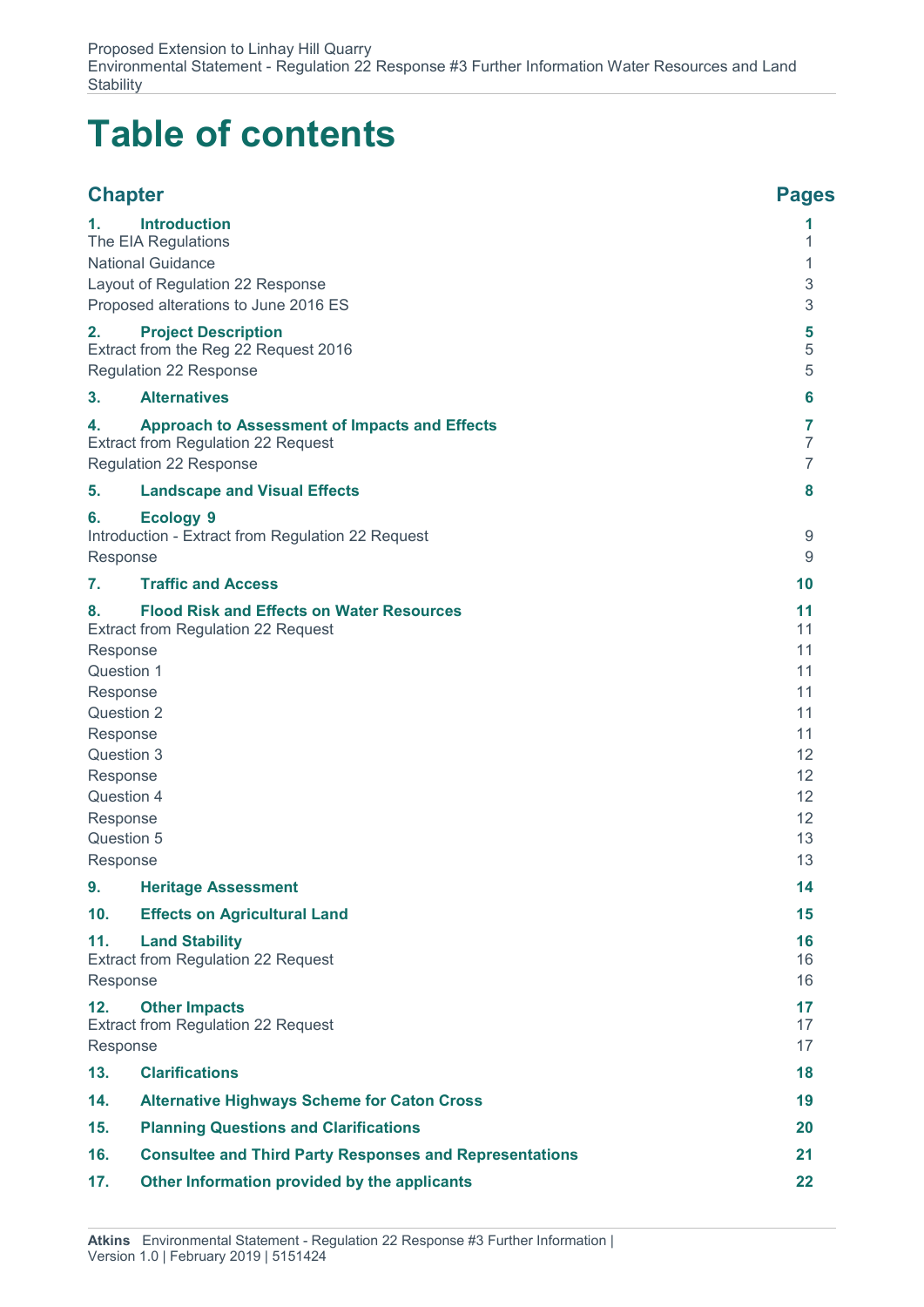Environmental Statement - Regulation 22 Response #3 Further Information Water Resources and Land **Stability** 

| 18.               | <b>Further changes to the ES and errata</b> | 23 |
|-------------------|---------------------------------------------|----|
| <b>Appendices</b> |                                             | 24 |
|                   | <b>Changes to ES Appendices</b>             | 24 |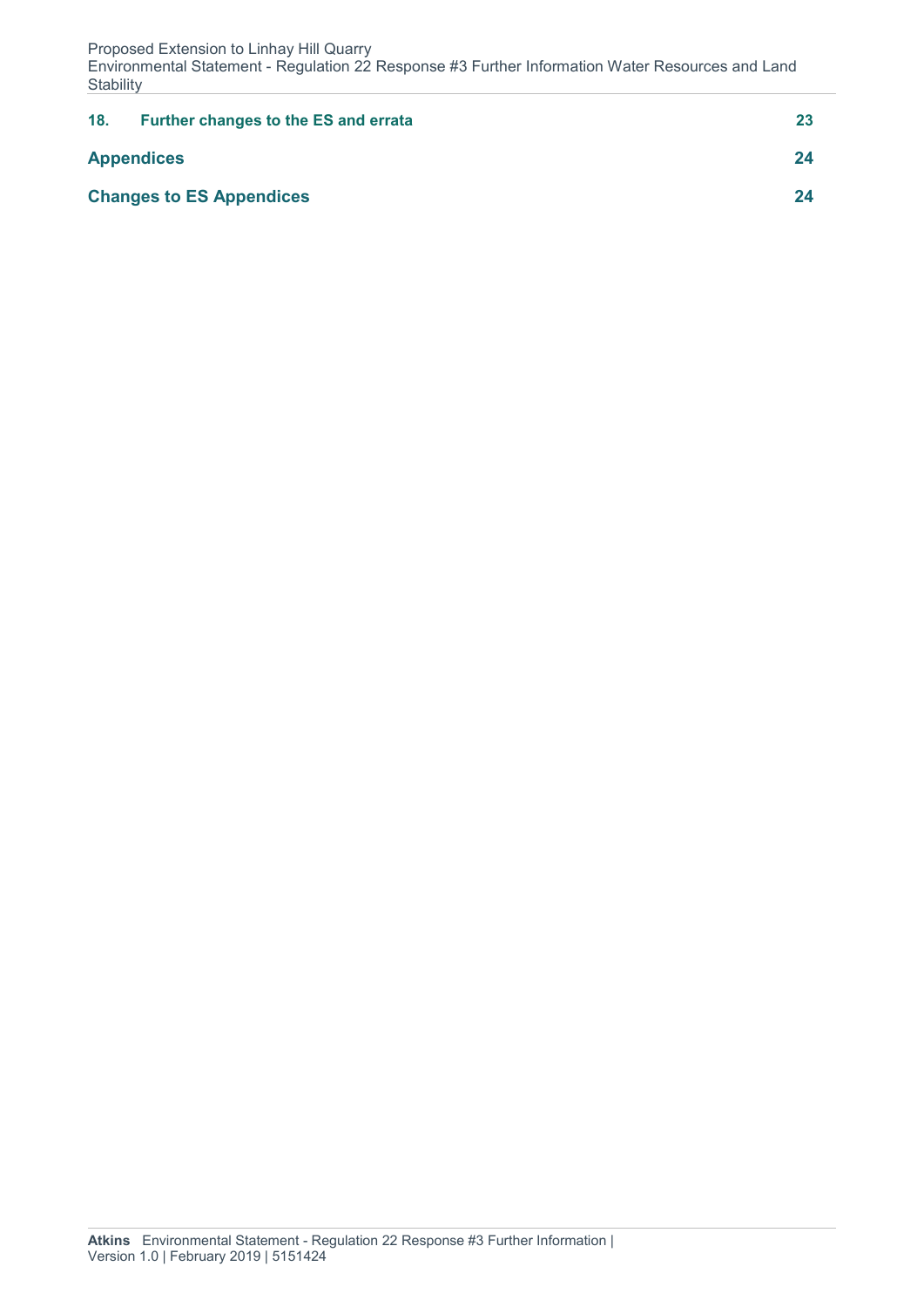## **1. Introduction**

- 1.1. This document has been prepared in response to a Request for Further Information under Regulation 22 of the Town and Country Planning (Environmental Impact Assessment) (England and Wales) Regulations 2011 (The EIA Regulations) issued by the Dartmoor National Park Authority's on 22 December 2016 (Referred to as the Reg 22 Request 2016 #3).
- 1.2. This is the third tranche of Further Information submitted to the DNPA to supplement the Environmental Statement prepared to accompany the planning application ref 322/16 for the extension of Linhay Hill Quarry, Ashburton. This tranche of Further Information addresses points raised in the Reg 22 Request 2016 #3 relating to hydrological impacts, associated ecological effects and land stability.
- 1.3. Earlier Tranches were issued in July 2017 (#1) and February 1918 (#2 concerning Caton Junction Improvements).
- 1.4. This Reg 22 Response is referred to as Reg 22 Response #3.

### **The EIA Regulations**

1.5. Regulation 22 of the EIA Regulations relates to 'Further information and evidence respecting environmental statements' and states:

> $-$ (1) A relevant planning authority, Secretary of State or inspector dealing with an *application orappeal inrelationtowhichtheapplicantor appellanthassubmittedan environmentalstatement,ifoftheopinionthatthestatementshouldcontain additional information in orderto be an environmental statement, shall notify the applicant or appellant in writing accordingly, and the applicant or appellant shall providethat additionalinformation;andsuchinformationprovidedbytheapplicant orappellantis referredtointheseRegulationsas"furtherinformation".*

1.6. The definition of an Environmental Statement is set out in Regulation 2(1) of the EIA Regulations 2011 which states:

> "*environmental statement*" *means a statement*— *(a) that includes such of the information referred to in Part 1 of Schedule 4 as is reasonably required to assess the environmental effects of the development and which the applicant can, having regard in particular to current knowledge and methods of assessment, reasonably be required to compile, but (b) that includes at least the information referred to in Part 2 of Schedule 4;*

A copy of Schedule 4 of the EIA Regulations 2011 is provided in Appendix 1.1.

#### **National Guidance**

1.7. The National Planning Policy Guidance (NPPG) provides direction on how a Local Planning Authority should ask for Further Information in respect of planning applications that are submitted with an Environmental Statement<sup>1</sup>. At Paragraph: 047 Reference ID: 4-047-20140306, the NPPG states:

> *"Thelocal planning authority should check thatthesubmittedEnvironmental Statement contains allthe informationspecified inPartII ofSchedule4tothe Regulationsandtherelevantinformationsetout inPartIofthatSchedule.*

*If the local planning authority considers that furtherinformation is required, they shouldask theapplicanttoprovideit(regulation22).All information providedmust be publicised,andconsultedon.Requests forfurtherinformationshouldbelimited to*

 <sup>1</sup> Although the NPPF was revised in July 2018, to date National Planning Guidance has not yet been updated to reflect the changes. However, the Revised NPPF did not propose changes to the way that the EIA Regulations are interpreted.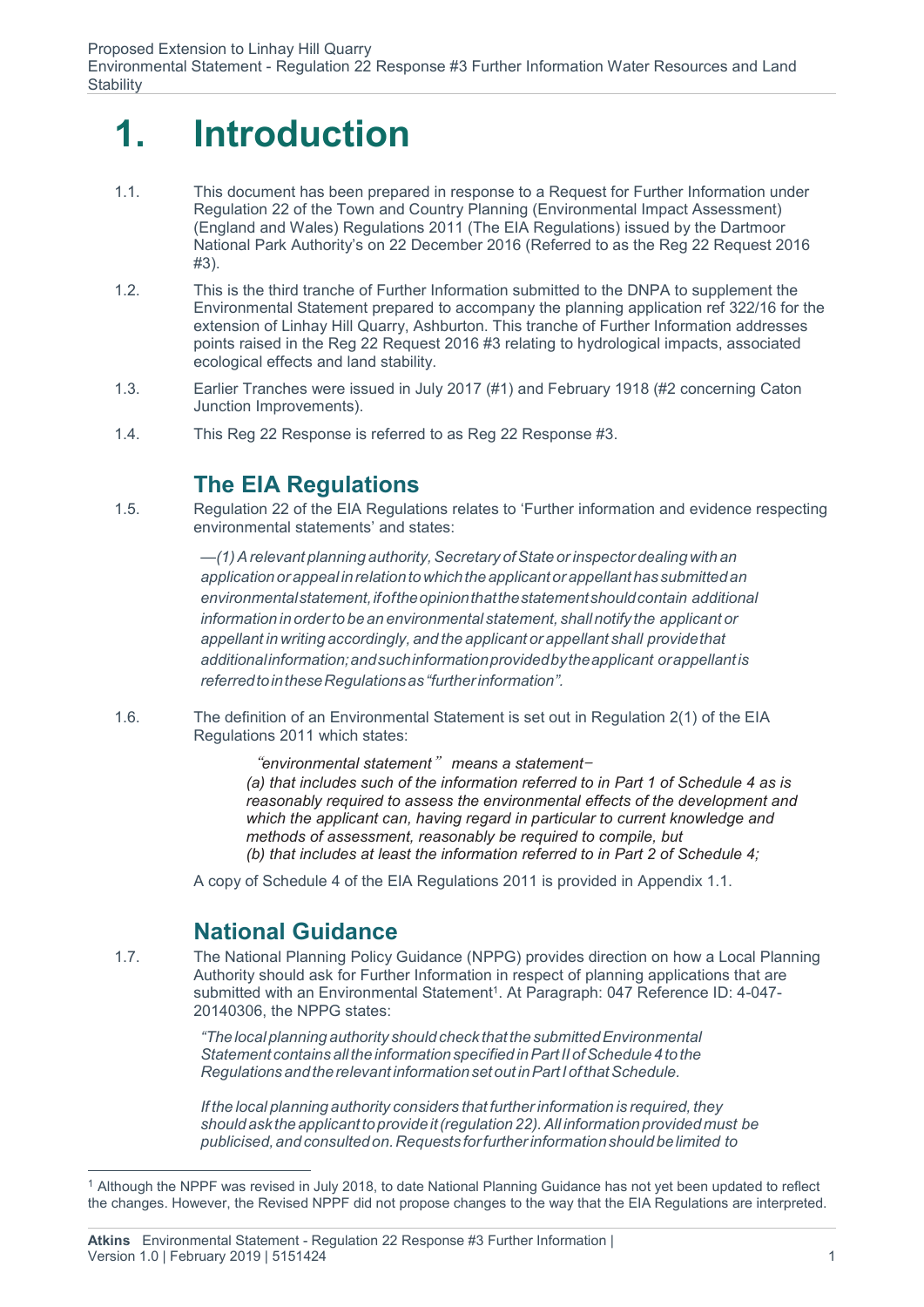*the"main"or"significant"environmentaleffects towhich adevelopmentislikely to give rise and must be on relevant matters set out in Schedule 4. The local planning authority, the Secretary of State or an Inspector may also require an applicantorappellanttoproduceevidencetoverifyand/orclarifyanyinformationin the Environmental Statement.*

*Additionalinformationofasubstantivenaturesubmittedvoluntarilybyanapplicant must be treated in the same way as information required by the local planning authority(seethedefinitionof"anyotherinformation"inregulation2(1)).*

*The16weeks' timelimitfordeterminationoftheEnvironmentalImpactAssessment application continues to run whileany correspondenceabouttheadequacy of the information in an EnvironmentalStatement is taking place."*

1.8. In preparing and considering the ES and this Regulation 22 Response, it is important to understand that there are limitations in the EIA Regulations and associated guidance on the level of detail required. Planning Practice Guidance advises:-

> *'Whilst every Environmental Statement should provide a full factual description of the development, the emphasis ….. is on the "main" or "significant" environmental effects to which a development is likely to give rise. The Environmental Statement should be proportionate and not be any longer than is necessary to assess properly those effects. Where, for example, only one environmental factor is likely to be significantly affected, the assessment should focus on that issue only. Impacts which have little or no significance for the particular development in question will need only very brief treatment to indicate that their possible relevance has been considered'2*

1.9. The nature of the limitations has been clarified in the courts. Extracts from the judgements in some of the key cases are reproduced below:-

> *41 … In an imperfect world it is an unrealistic counsel of perfection to expect that an applicant's environmental statement will always contain the 'full information' about the environmental impact of a project. The Regulations are not based upon such an unrealistic expectation. They recognise that an environmental statement may well be deficient, and make provision through the publicity and consultation processes for any deficiencies to be identified so that the resulting 'environmental information' provides the local planning authority with as full a picture as possible. R. (Blewett) v Derbyshire CC [2004] Env. L.R. 29 per Sullivan J.*

An ES does not need to include "*every conceivable scrap of environmental information about a particular project*" per Harrison J. in *R v Cornwall County Council ex p Hardy* [2001] Env LR 26;

If the ES did contain everything it would be voluminous and there would be a real danger of the public/local planning authority *"losing the wood for the trees*": Sullivan J *in R v. Rochdale Metropolitan Borough Council, ex p. Milne* (2000) 81 P & CR 365;

See also *Davies v Secretary of State for Communities and Local Government* [2008] EWHC 2223 (Admin) per Sullivan J. again *" … In an ideal world the applicant's Environmental Statement would be the last word on the environmental impact of a proposal because it would contain the 'full information' … However, the Regulations are not premised upon such a counsel of perfection …" (Emphasis added).*

1.10. Nevertheless, the applicant has striven to provide as full a coverage as is considered reasonable and proportionate, bearing in mind the position that the proposal is for additional mineral working in a National Park. It is relevant and important to remember the wording of

 <sup>2</sup> Paragraph: 035 Reference ID: 4-035-20170728

**Atkins** Environmental Statement - Regulation 22 Response #3 Further Information | Version 1.0 | February 2019 | 5151424  $\overline{a}$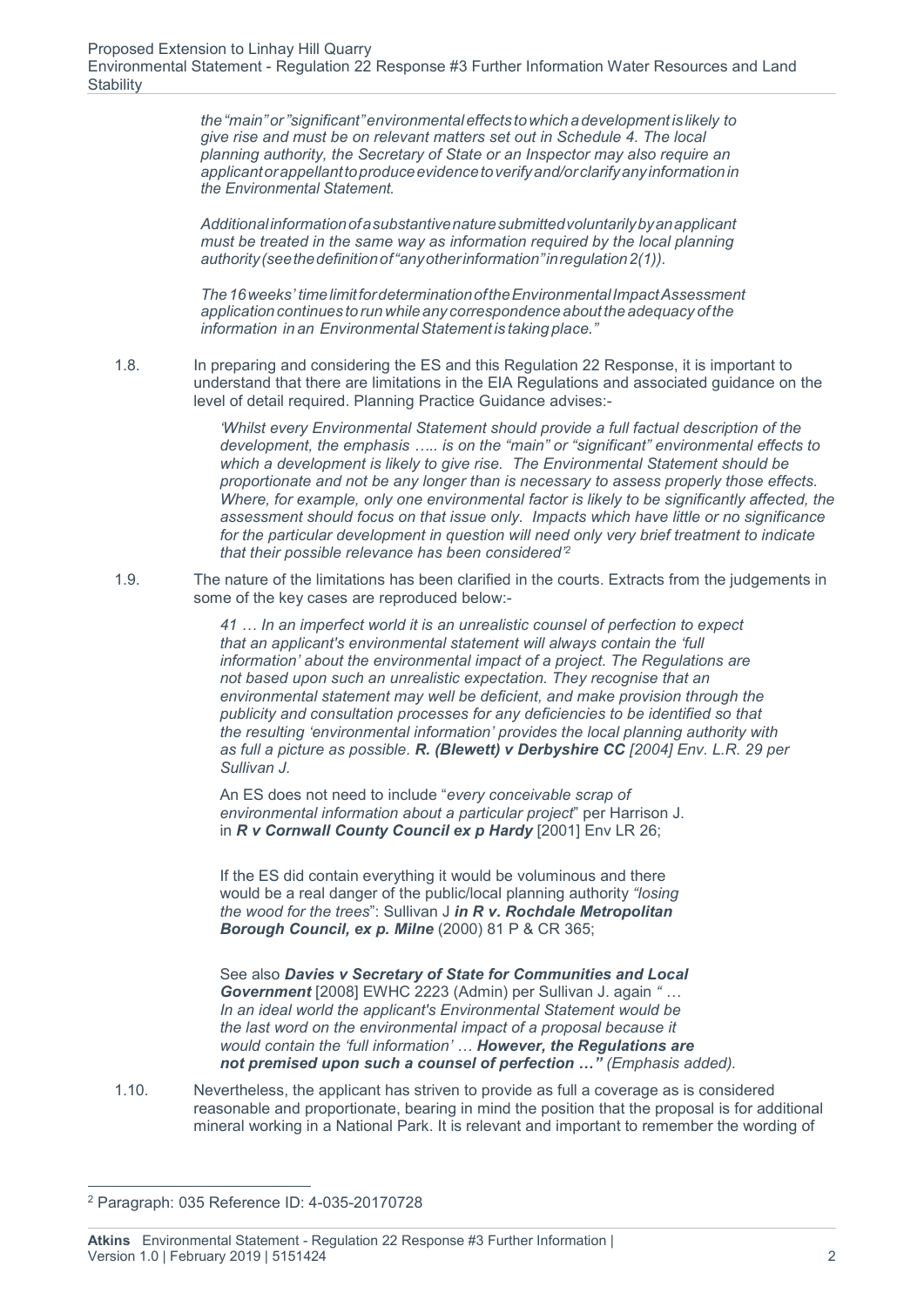Policy COR22, particularly its references to '*rigorous examination'* and with regard to need which *'cannot reasonably be met in any other way'.*

1.11. The wording of Policy COR22 is set out below, with emphasis added.

#### **Core Strategy Policy COR22**

*Major mineral development will not be allowed unless, after rigorous examination, it can be demonstrated that there is a national need which cannot reasonably be met in any other way, and which is sufficient to override the potential damage to the natural beauty, wildlife, cultural heritage or quiet enjoyment of the National Park.*

#### **Layout of Regulation 22 Response**

- 1.12. The applicant has commissioned a programme of monitoring and investigation to inform this Reg 22 Response, the outcome is presented in
	- a Revised Chapter 12 on Water Resources, presented in Appendix 8.1 of this Reg 22 Response
	- a revised and updated HIA, presented as Appendix 12B of the ES.
	- a revised chapter 17 on Land Stability, presented in Appendix 11.1 of this Reg 22 Response, and
	- a revised and updated Land Stability Risk Assessment, presented as Appendix 17.1 of the ES.
- 1.13. The layout of the Regulation 22 Response has been set out using the structure of the Regulation 22 Request #1, with a chapter for each topic consisting of the relevant extract from the Regulation 22 Request followed by the Response. Where there are no relevant questions relating to hydrological impacts, associated ecological effects and land stability, this is stated in the respective chapters. This means that additional information is only presented or referred to in the chapters in bold in the list below.
	- **2. Project Description**
	- 3. Alternatives
	- **4. Approach to Assessment of Impacts and Effects**
	- 5. Landscape and Visual Effects
	- **6. Ecology**
	- 7. Traffic and Access
	- **8. Flood Risk and Effects on Water Resources**
	- 9. Heritage Assessment
	- 10. Effects on Agricultural Land
	- **11. Land Stability**
	- **12. Other Impacts**
	- 13. Clarifications
	- 14. Improvements to Caton Cross
	- 15. Planning Questions and Clarifications
	- 16. Consultee and third party responses and representations
	- 17 Other information provided by the applicant
	- 18 Other changes to the ES.

#### **Proposed alterations to June 2016 ES**

- 1.14. In this Regulation 22 Response, some changes to the wording of the original ES are made. In order to clarify the effect of these changes, the ES dated June 2016 is referred to as the 'original ES' where necessary to distinguish it from the ES that would result from the revised wording introduced in this Regulation 22 Response.
- 1.15. Where further alterations are made to the ES text as amended in previous Reg 22 Responses, the relevant text is referred to according to the corresponding Reg 22 Response tranche.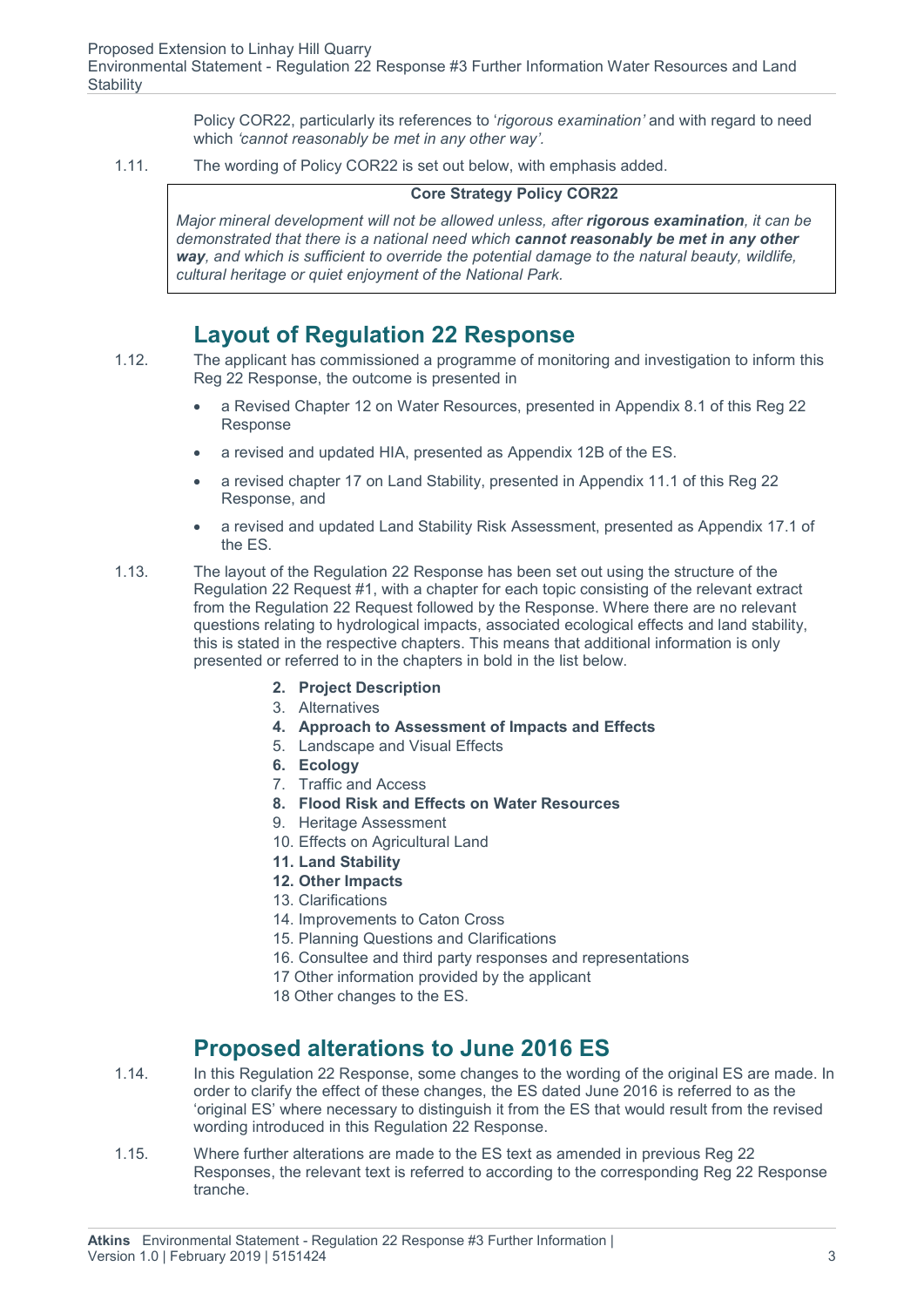Environmental Statement - Regulation 22 Response #3 Further Information Water Resources and Land **Stability** 

1.16. The Non-Technical Summary (NTS) to the ES was updated in tranche 4 of the Reg 22 Response. That updating addresses the content of this and the other Reg 22 Responses.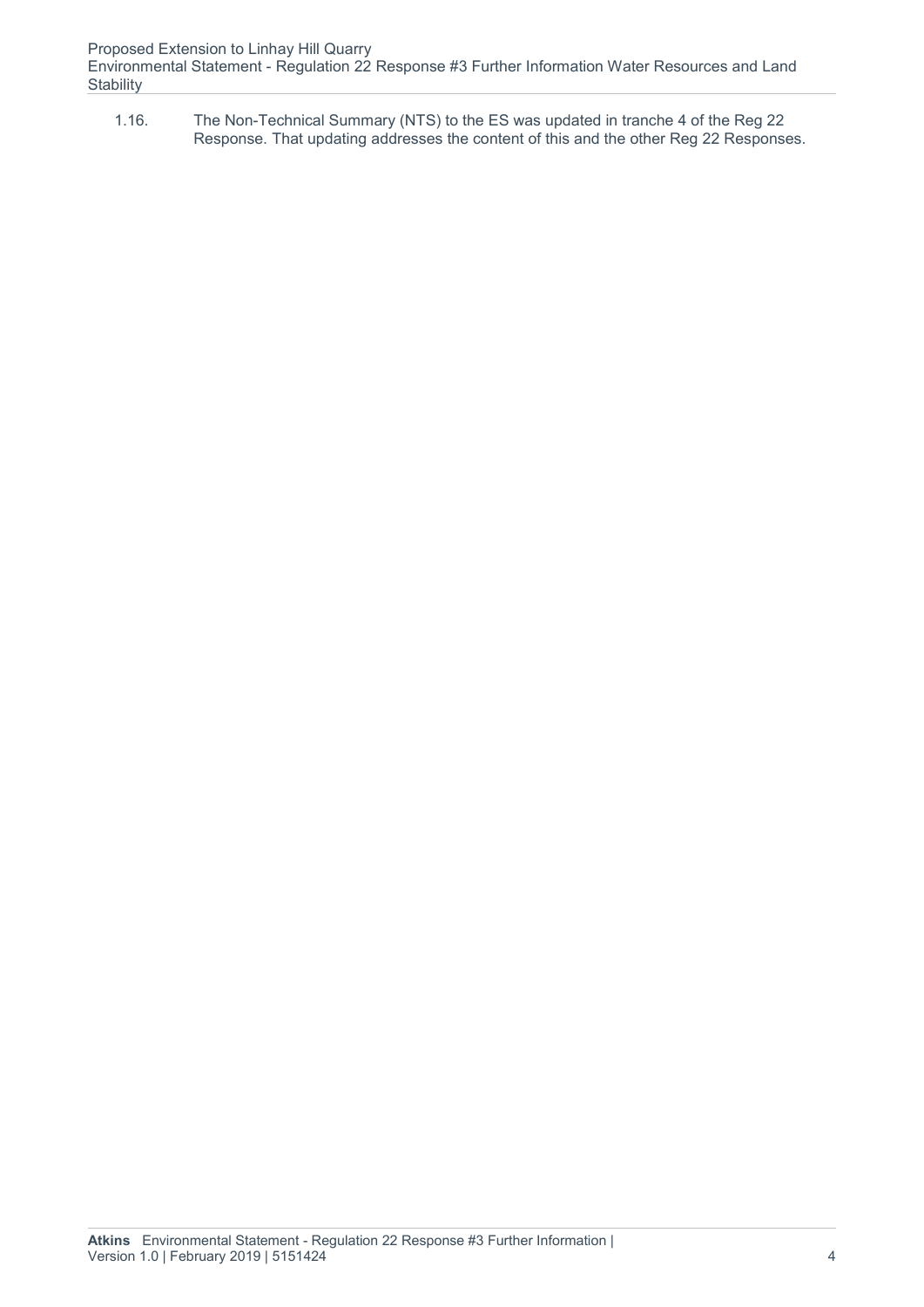## **2. Project Description**

### **Extract from the Reg 22 Request 2016**

- *Ensure the potential effects of deepening the quarry and the restoration phase are addressed through all topic chapters, even if it is to scope out potential effects.*
- *Provide missing information / data to complete the baseline for land stability and transport. Amend the assessments to address the additional information where necessary.*
- **•** Provide further details on what assumptions have been used to establish the potential *operational effects of the development – such as (but not limited to) traffic movements that could be generated.*

### **Regulation 22 Response**

#### **Potential effects of deepening the quarry**

- 2.1. The potential effects of deepening the quarry with respect to Water Resources, Drainage and Flood Risk are addressed in the revised chapter 12 in Appendix 8.1 of this Reg 22 Response and the HIA 2018 in new ES Appendix 12B.
- 2.2. The potential effects of deepening the quarry with respect to Land Stability Risk are addressed in the Revised chapter 17 in Appendix 8.2 of this Reg 22 response and the Land Stability Risk Assessment 2018 in the new ES Appendix 17.1.

#### **Baseline for land stability**

2.3. The additional information to complete the baseline for Land Stability is provided in the revised chapter 17 in Appendix 8.2 of this Reg 22 response and the Land Stability Risk Assessment 2018 in the new ES Appendix 17.1. In addition, other relevant information is presented in the Revised HIA in new ES Appendix 12B.

#### **Assumptions used to establish the potential operational effects of the development**

- 2.4. This question was substantially answered in the Reg 22 Response #1. The answer included a possible difference in the duration of the proposal's stages if future production at the quarry increased in line with ONS Devon's population forecast and then presented a table showing the potential implications for each ES effect of this potential change.
- 2.5. The potential implications for Land Stability were to be reported separately and can now be confirmed as no significant adverse difference, because there would be no change to the depth of extraction or to the extent of changes to surface water drainage. The Land Stability row of Table 2-2 can therefore be updated as follows:

#### **Update to Land Stability row in Table 2-2 of Reg 22 Response #1**

| <b>Effect</b>     | Implications of potential change                                                                                                                  | <b>Result</b>                        |
|-------------------|---------------------------------------------------------------------------------------------------------------------------------------------------|--------------------------------------|
| Land<br>Stability | No change in depth of extraction or extent of changes to<br>surface water drainage, so no significant difference in<br>effects on land stability. | No significant<br>adverse difference |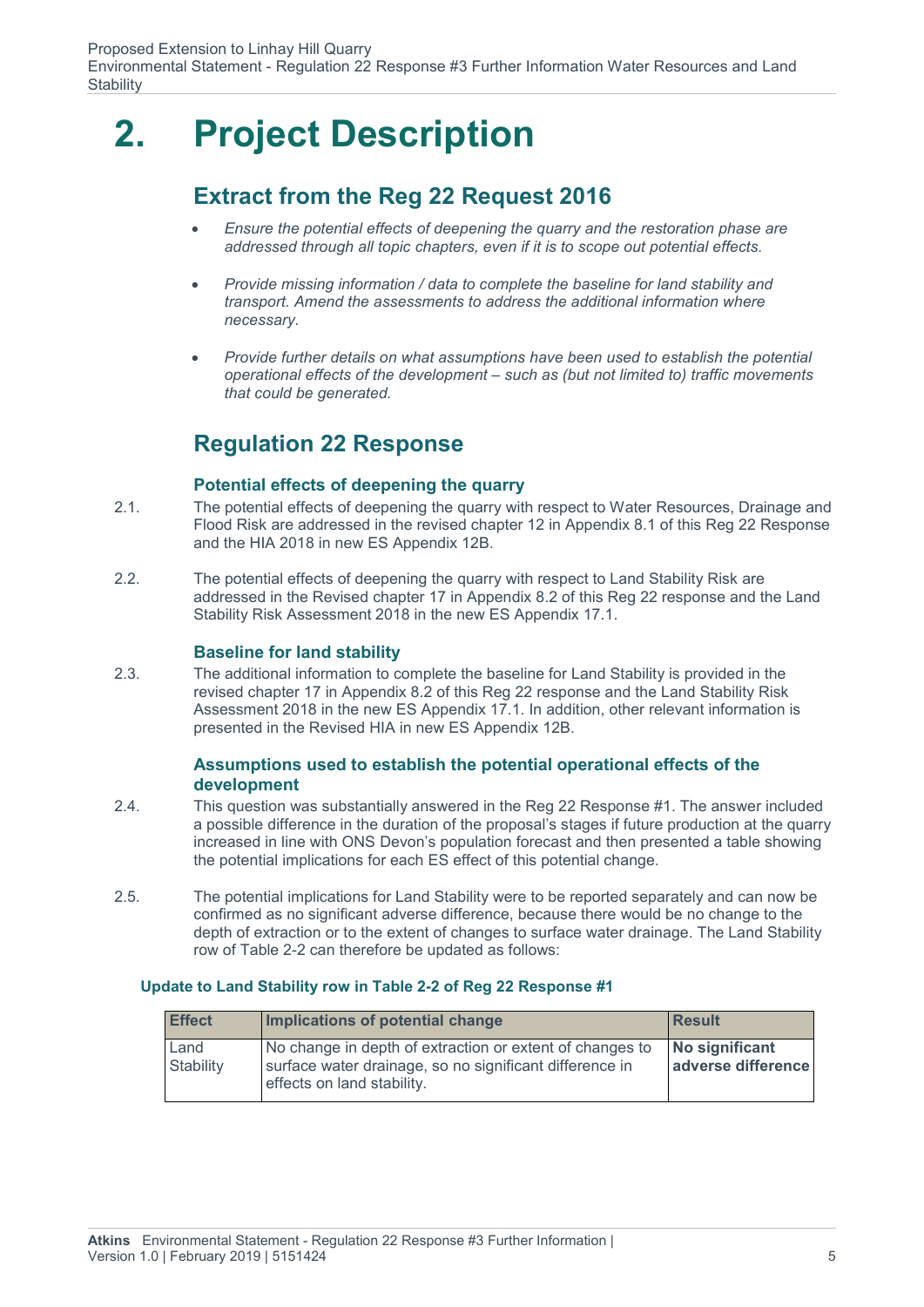Environmental Statement - Regulation 22 Response #3 Further Information Water Resources and Land **Stability** 



3.1. Questions concerning Alternatives have been addressed in the Reg 22 Response #1.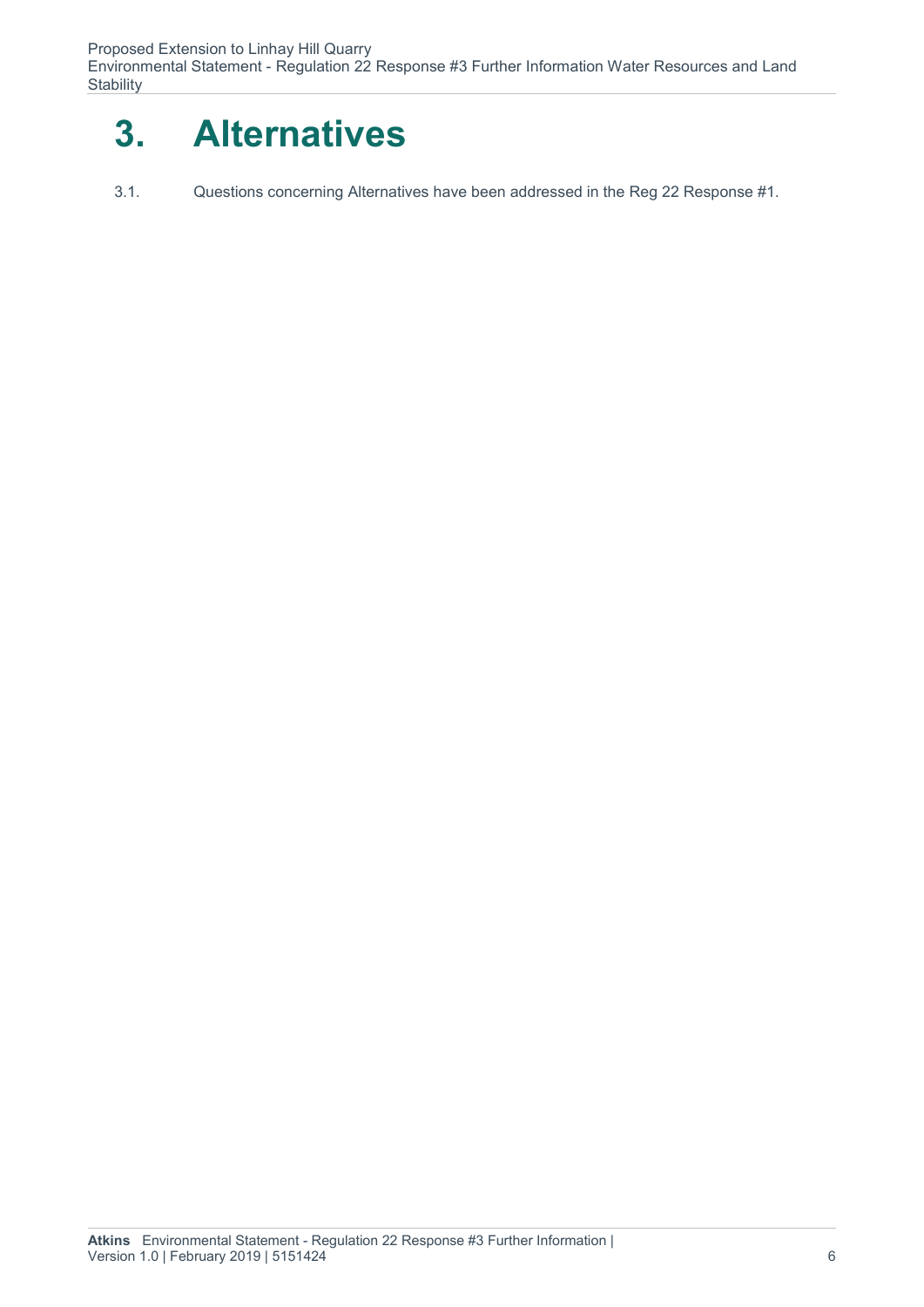Environmental Statement - Regulation 22 Response #3 Further Information Water Resources and Land **Stability** 

### **4. Approach to Assessment of Impacts and Effects**

#### **Extract from Regulation 22 Request**

- *Include consideration of the future baseline in the assessments in all topic chapters.*
- *Provide an assessment of effects for land stability.*

### **Regulation 22 Response**

#### **Future Baseline**

#### **Flood Risk and Effect on Water Resources**

4.1. The Future Baseline/Do Nothing Scenario with respect to Water Resources, Drainage and Flood Risk is provided in the revised chapter 12 in Appendix 8.1 of this Reg 22 Response and the HIA 2018 in new ES Appendix 12B.

#### **Land Stability**

4.2. The Future Baseline/Do Nothing Scenario with respect to Land Stability Risk is addressed in the Revised chapter 17 in Appendix 8.2 of this Reg 22 response and the Land Stability Risk Assessment 2018 in the new ES Appendix 17.1.

#### **Assessment of effects for Land stability**

4.3. The Assessment of effects for Land Stability is addressed in the Revised chapter 17 in Appendix 8.2 of this Reg 22 response and the Land Stability Risk Assessment 2018 in the new ES Appendix 17.1.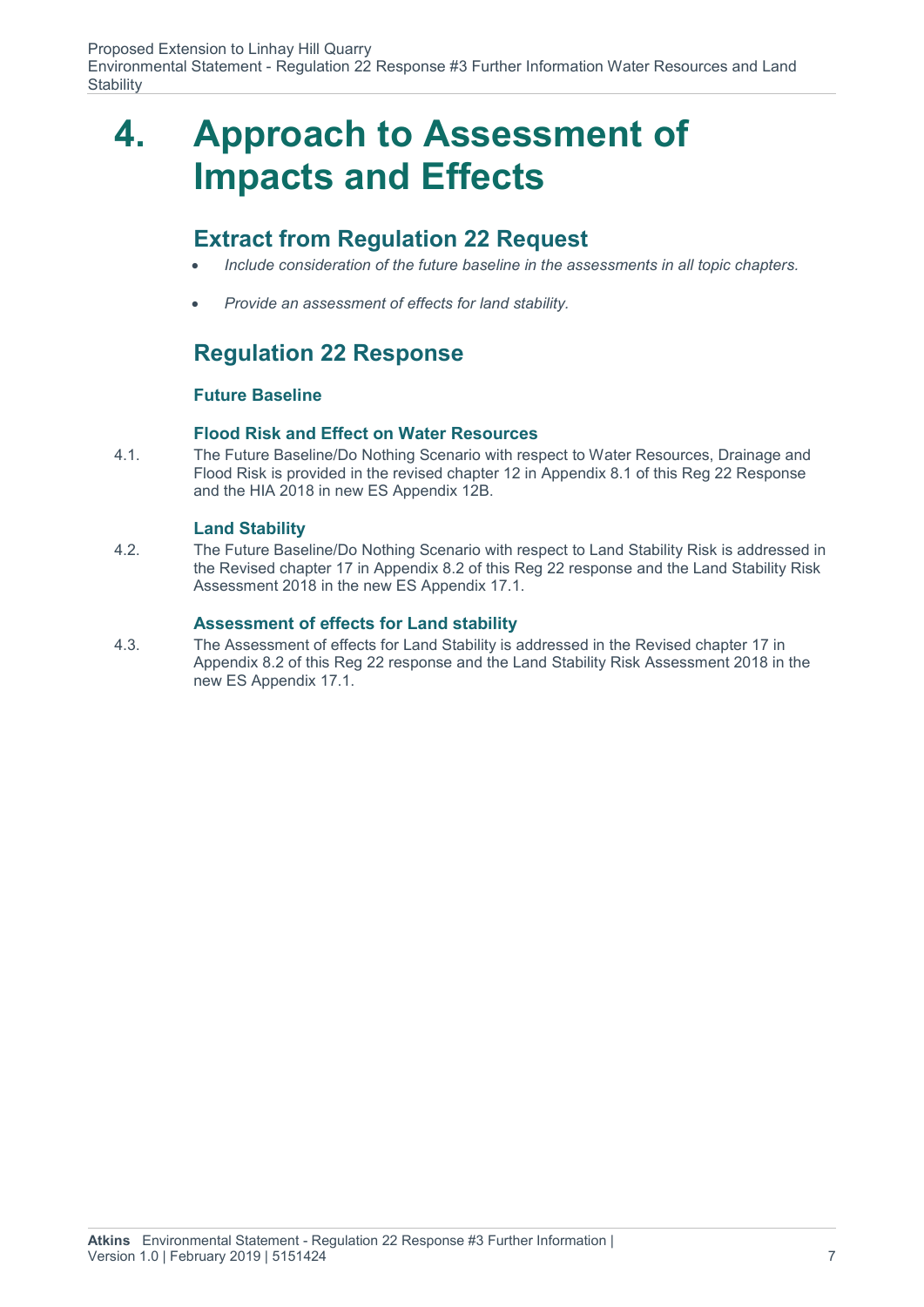Environmental Statement - Regulation 22 Response #3 Further Information Water Resources and Land **Stability** 

## **5. Landscape and Visual Effects**

5.1. Questions concerning Landscape and Visual effects have been addressed in the Reg 22 Responses #1 and #4.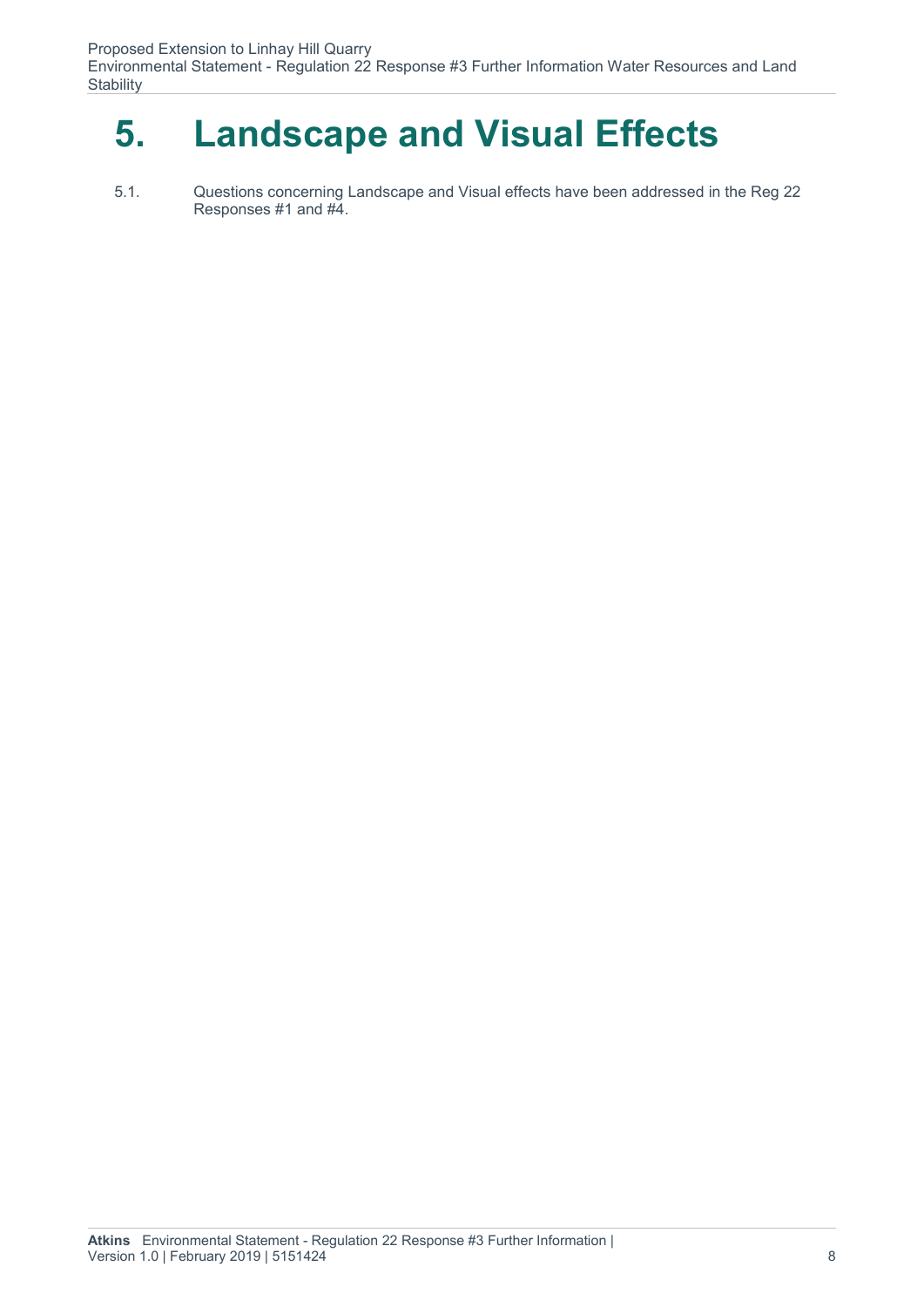## **6. Ecology**

#### **Introduction - Extract from Regulation 22 Request**

- *Provide additional ecological and hydrological assessment on subterranean water bodies and associated ecology.*
- *Provide an updated assessment of the likely effects on South Hams SAC and Dartmoor Woods and Dartmoor Special Areas of Conservation (SACs) to assess the effects and consequences … of the further assessment of hydrogeological, land stability and surface water referred to in paragraph 2.6 of this document, … and any other relevant changes in baseline and assessment.*

### **Response**

#### **Additional ecological and hydrological assessment on subterranean water bodies and associated ecology.**

- 6.1. The Reg 22 Response #1 provided the results of a survey of subterranean fauna, together with an assessment of associated ecological and hydrological effects and proposed mitigation measures.
- 6.2. A separate eco-hydrological assessment of the quarry extension proposals, drawing on information provided in the Linhay Hill Quarry: Hydrogeological Impact Assessment (HIA) 2018 (Atkins, 2018) and the updated water resources chapter of the ES is provided in Appendix 6.1 of this Reg 22 Response.

#### **Updated Assessment of potential effects on European Sites**

6.3. An updated assessment of potential effects on South Hams SAC, Dartmoor Woods SAC and Dartmoor SACs, taking account of the information and assessment of effects on hydrogeology, surface water, land stability and other relevant factors is provided in Appendix 6.2 of this Reg 22 Response.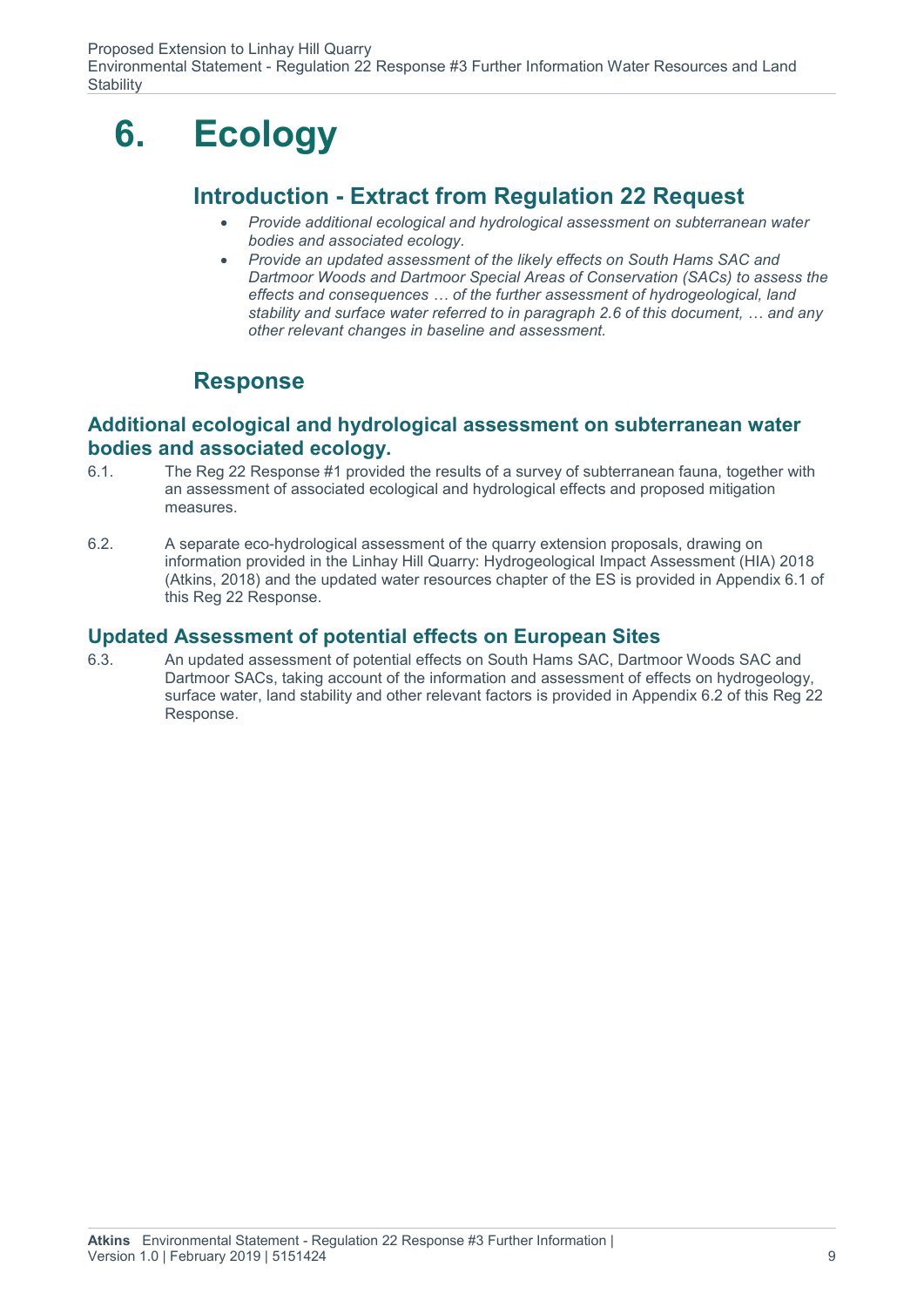Environmental Statement - Regulation 22 Response #3 Further Information Water Resources and Land **Stability** 

## **7. Traffic and Access**

7.1. Questions concerning Traffic and Access have been addressed in the Reg 22 Responses #1 and #4.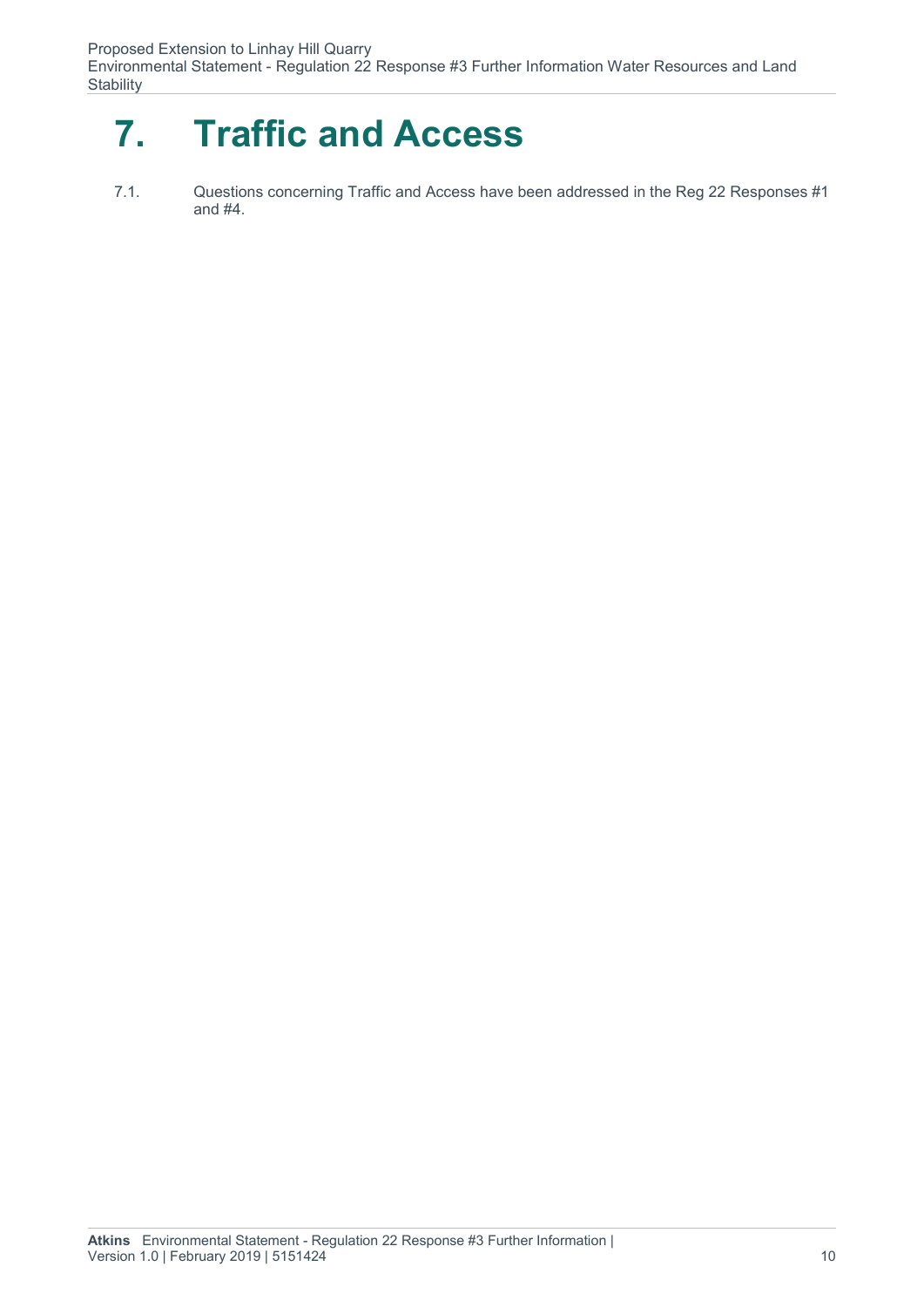### **8. Flood Risk and Effects on Water Resources**

#### **Extract from Regulation 22 Request**

- *1. Assess the hydrogeological effects of deepening the quarry including groundwater flow and local hydrogeological conditions and the potential need for increased dewatering.*
- *2. Provide further investigation to confirm the existing groundwater regime as well as to allow future monitoring of groundwater levels as quarrying in the extension proceeds.*
- *3. Provide details of the water pollution measures within the CEMP that are proposed as mitigation for likely ecological effects.*
- *4. Provide an analysis of the hydrological effects of climate change.*
- *5. Consider the future baseline, taking into account changes in water levels resulting from climate change or restoration of the currently permitted scheme.*

#### **Response**

- 8.1. In general terms the additional information with respect to items 1,2,4 and 5 is provided in the Environmental Statement revised chapter 12 and its Appendix 12B, the Hydrological Impact Assessment 2018 (HIA 2018), whereas item 3 was answered in the Reg 22 Response 22 Response #1 in chapter 13 at para 13.25.
- 8.2. Further details to direct the reader are provided in the following responses.

#### **Question 1**

*Assess the hydrogeological effects of deepening the quarry including groundwater flow and local hydrogeological conditions and the potential need for increased dewatering.*

#### **Response**

- 8.3. The additional information is provided in the Environmental Statement revised chapter 12 and specifically its Appendix 12B, the Hydrogeological Impact Assessment 2018 (HIA 2018).
- 8.4. Based on assessment of the site specific data acquired from initial monitoring of watercourses and groundwater at the quarry and boreholes drilled since the application submission, and the water balance of that data provide in the HIA 2018 Section 3.6, the potential need for increased dewatering is detailed in the HIA 2018 Section 3.7.1 'Potential effects from deepening the existing quarry' and Section 3.7.2.1 'Potential effects on water resources'.

### **Question 2**

*Provide further investigation to confirm the existing groundwater regime as well as to allow future monitoring of groundwater levels as quarrying in the extension proceeds.*

#### **Response**

8.5. The additional information is provided in the Environmental Statement revised chapter 12 in Appendix 8.1 of this Reg 22 Response and in Appendix 12B, the Hydrogeological Impact Assessment 2018 (HIA 2018). The HIA 2018 provides an updated conceptual model as its Section 3 'Conceptual Model' which is based on desk study (within Sections 3.1 and 3.2),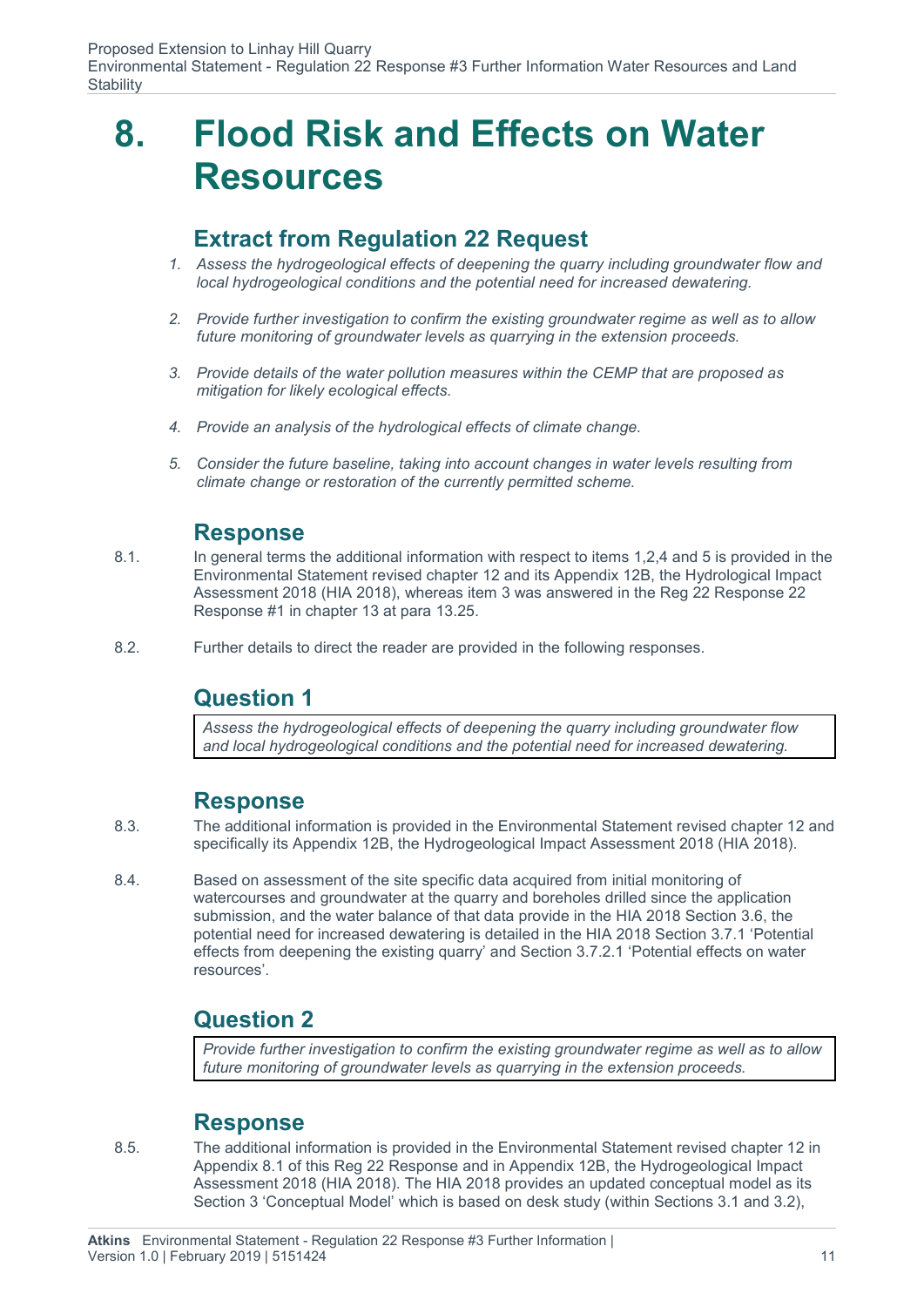walkover survey (Section 3.1.7) and ground investigation (Section 3.1.6), water quality monitoring (Section 3.4) and water resource monitoring (Section 3.5). The water resource monitoring includes the initial monitoring of rainfall, watercourses and groundwater levels in boreholes including during a defined 'signal test' (Section 3.5.6) period when pumping from the quarry sump was intentionally stopped for a prolonged period.

8.6. Proposals for continued monitoring are provided in the HIA 2018 Section 4.2 'Locations and scope of baseline monitoring'.

### **Question 3**

*Provide details of the water pollution measures within the CEMP that are proposed as mitigation for likely ecological effects.*

#### **Response**

8.7. Regarding water pollution measures within the CEMP, this question was answered in the Reg 22 Response #1 in chapter 13 at para 13.25, in response to the same question that was repeated later in the Reg 22 Request 2016 as follows.

> "*Details of the proposed water pollution control measures that will be adopted during construction will be contained in a CEMP to be produced in response to a condition in the event that planning permission is granted. This is standard practice in relation to details of this sort. The applicant has experience of similar requirements and is happy to confirm that such a condition was anticipated and sees no difficulty in meeting its requirements."*

- 8.8. The CEMP will be in accordance with environmental good practice, following Government, regulator or industry guidance. Typical measures might include the following:
	- 1. Carrying out works under a Land Drainage Consent or Flood Risk Activity permit.
	- 2. Scheduling construction works when there is no or negligible flow in a watercourse.
	- 3. Temporary diversion of flow in a watercourse e.g. around the area of works, such as Waye Pond, or new attenuation areas to be formed.
	- 4. For works near water, no discharge to a watercourse without mitigation for suspended solids and that may be by settlement, filtration, or chemical methods dependent on the character of the suspended solids. The latter option will only be necessary if it is found that the characteristic of the ground being disturbed is such that suspended solids will not settle in a suitable timescale for implementation of construction works. In any case discharge of surface water runoff during construction of overburden bunds will be regulated by a water discharge activity permit.

### **Question 4**

*Provide an analysis of the hydrological effects of climate change.*

#### **Response**

- 8.9. The Flood Risk Assessment, May 2016, submitted with the planning application for the quarry extension in 2016, includes consideration of the potential for climate change in accordance with Government guidance at that time, and incorporates the prescribed allowances for increased peak rainfall intensity into the drainage design for severe rainfall events for Stages 1 to 5, and for the restored quarry Stage 6.
- 8.10. The updated Environmental Statement Chapter 12 within the section 'Future Baseline' provides further consideration of potential climate change from paragraphs 12.98 to 12.103, with reference to the latest guidance, namely the UKCP18 projections whose publication postdates the application submission date.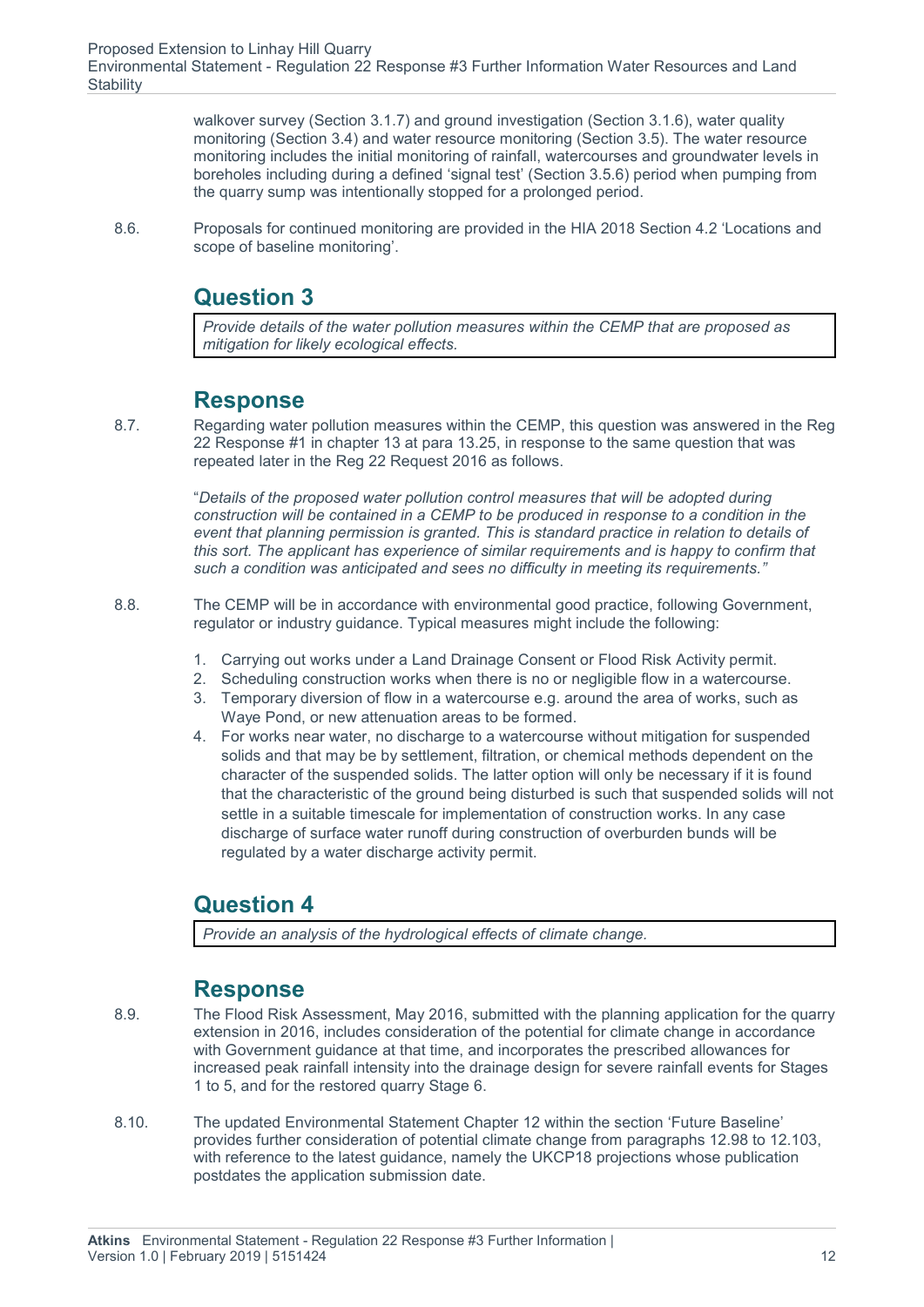- 8.11. As detailed in the updated Environmental Statement Chapter 12 those projections indicate a potential for wetter winters and drier summers, but annual rainfall on average is likely to remain similar to 1981-2000 i.e. effectively the same as currently. Therefore it is considered that no further appraisal of potential climate change on water resources or hydrology is required.
- 8.12. Nevertheless prior to the UKCP18 projections a Future Flows and Groundwater Levels project ran between March 2010 and Spring 2012 and used the latest projects from the UK Climate Impact Programme, including the UKCP09 probabilistic climate change projections from the Met Office Hadley Centre. The project was cofunded by the Environment Agency of England and Wales, Defra, UK Water Industry Research, the Centre for Ecology & Hydrology (CEH), the British Geology Survey and Wallingford Hydrosolutions. As states on the CEH website (https://www.ceh.ac.uk/our-science/projects/future-flows-and-groundwater-levels) the project developed two unique datasets for Great Britain:
	- Future Flows Climate (FF-HadRM3-PPE), an 11-member ensemble 1km gridded projection time series (1950-2098) of precipitation and potential evapotranspiration for Great Britain, developed for hydrological and hydrogeological application based on HadRM3-PPE run under the Medium emission scenario SRES A1B.
	- Future Flows Hydrology (FF-HydMod-PPE), an 11-member ensemble projection of daily river flow and monthly groundwater levels time series (1951-2098) for 282 rivers and 24 boreholes in Great Britain.
- 8.13. The CEH website states "They represented a nationally consistent ensemble of 11 plausible realisations (all equally likely) of almost 150 years of climate, river flow and groundwater regime, and enable us to investigate the role of climate variability on river flow and groundwater levels nationally and how this may change in the future. Considering all ensemble members together accounts for some climate change uncertainty". The projections are only for one emission scenario and although the UKCPO9 climate change projections have been superseded by the UKCP18 projections, Atkins' initial appraisal of the Future Flows and Groundwater Levels project 'snapshot maps' of river flows has assessed that for rivers in south Devon the maps generally reflect a forecast of average flows being similar to current.
- 8.14. The projections do not include groundwater levels for a borehole near south Devon, but do include the River Dart at Austins Bridge for which flow projections were made to the end of 2098. Linhay Hill Quarry currently transfers water back to the Balland Stream which joins the River Ashburn which flows into the River Dart, though the quarry catchment represents a very small proportion of the River Dart catchment. Examination of the projections for the River Dart at Austins Bridge suggest that for the emission scenario average flows in the River Dart at Austins Bridge by 2098 would be similar to current but with a potential for a lower 95% and 70% exceedance (Q95 and Q70) and higher 10% and 5% exceedance (Q10 and Q5). The potential for future variance in watercourse flow and water resources is a known factor to be considered when appraising the site monitoring data as discussed in the Hydrogeological Impact Assessment 2018 Section 6.

### **Question 5**

*Consider the future baseline, taking into account changes in water levels resulting from climate change or restoration of the currently permitted scheme*

#### **Response**

8.15. The updated Environmental Statement Chapter 12 in Appendix 8.1 of this Reg 22 Response within the section 'Future Baseline' provides the requested consideration, including by reference to the latest guidance, namely the UKCP18 projections whose publication postdates the application submission date.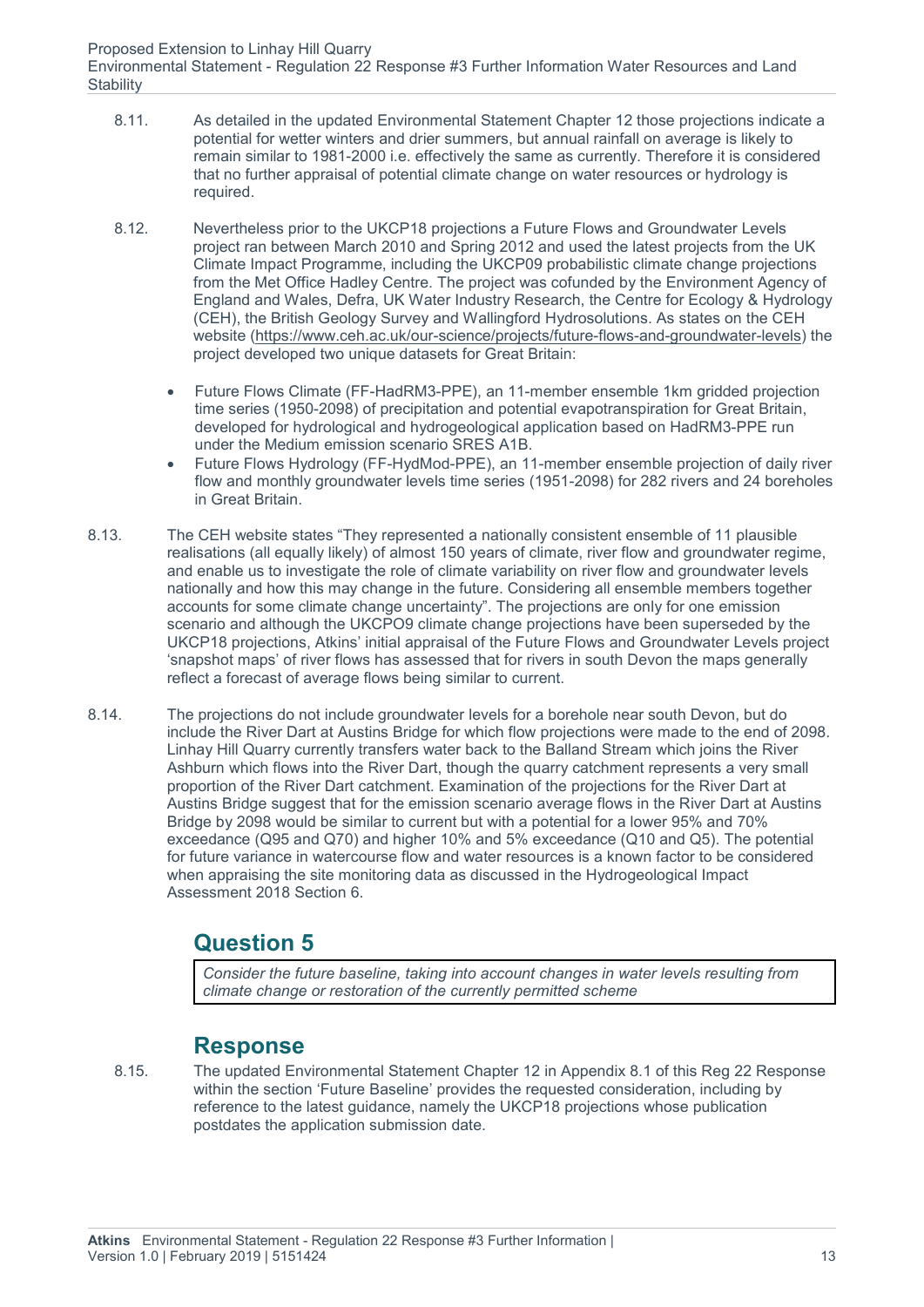Environmental Statement - Regulation 22 Response #3 Further Information Water Resources and Land **Stability** 

## **9. Heritage Assessment**

9.1. Questions concerning Heritage have been addressed in the Reg 22 Responses #1 and #4.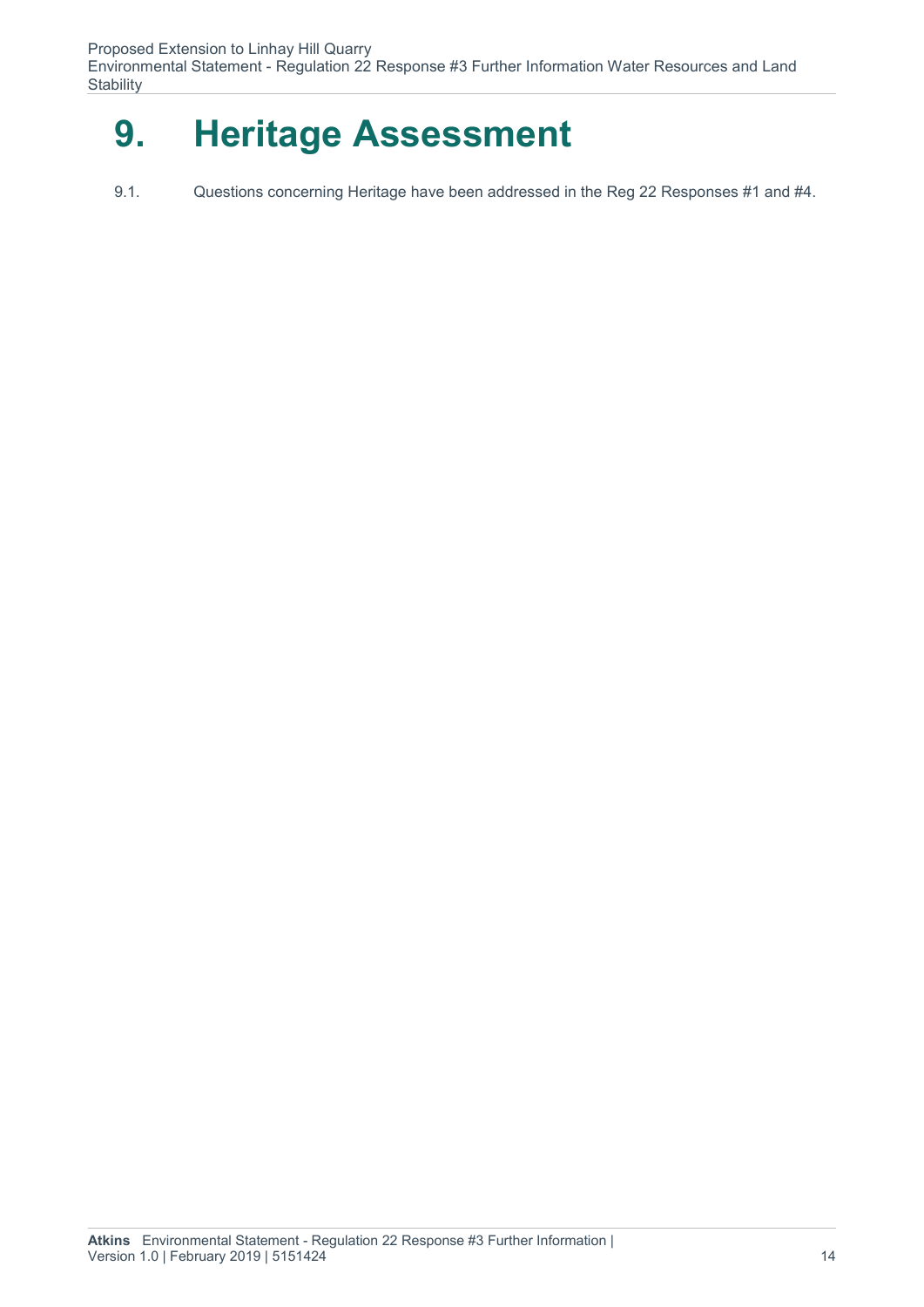## **10. Effects on Agricultural Land**

10.1. Questions concerning Agricultural Land have been addressed in the Reg 22 Response #1.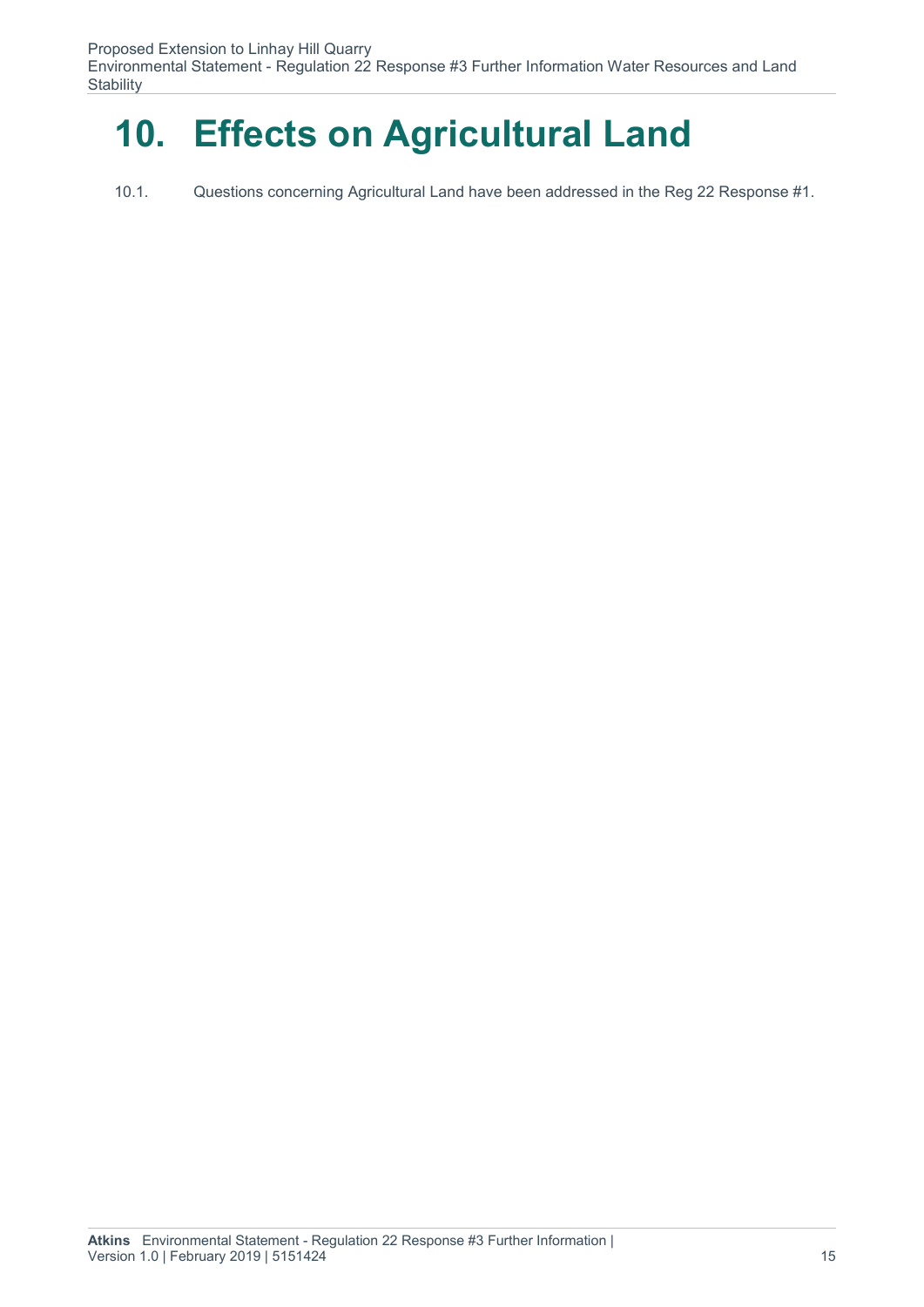## **11. Land Stability**

### **Extract from Regulation 22 Request**

- *Provide the results of the further land investigations and the resulting assessment of effects.*
- *Explain the process for determining significance of effects for land stability including describing receptor value and sensitivity so that they are consistent with the approaches taken in Chapter 7 of the ES. Review and revise the chapter to fully demonstrate which effects are considered significant and not significant.*

#### **Response**

11.1. The matters are addressed in the Revised ES Chapter 17 in Appendix 8.2 of this Reg 22 Response and the Land Stability Risk Assessment 2018 in the new ES Appendix 17.1.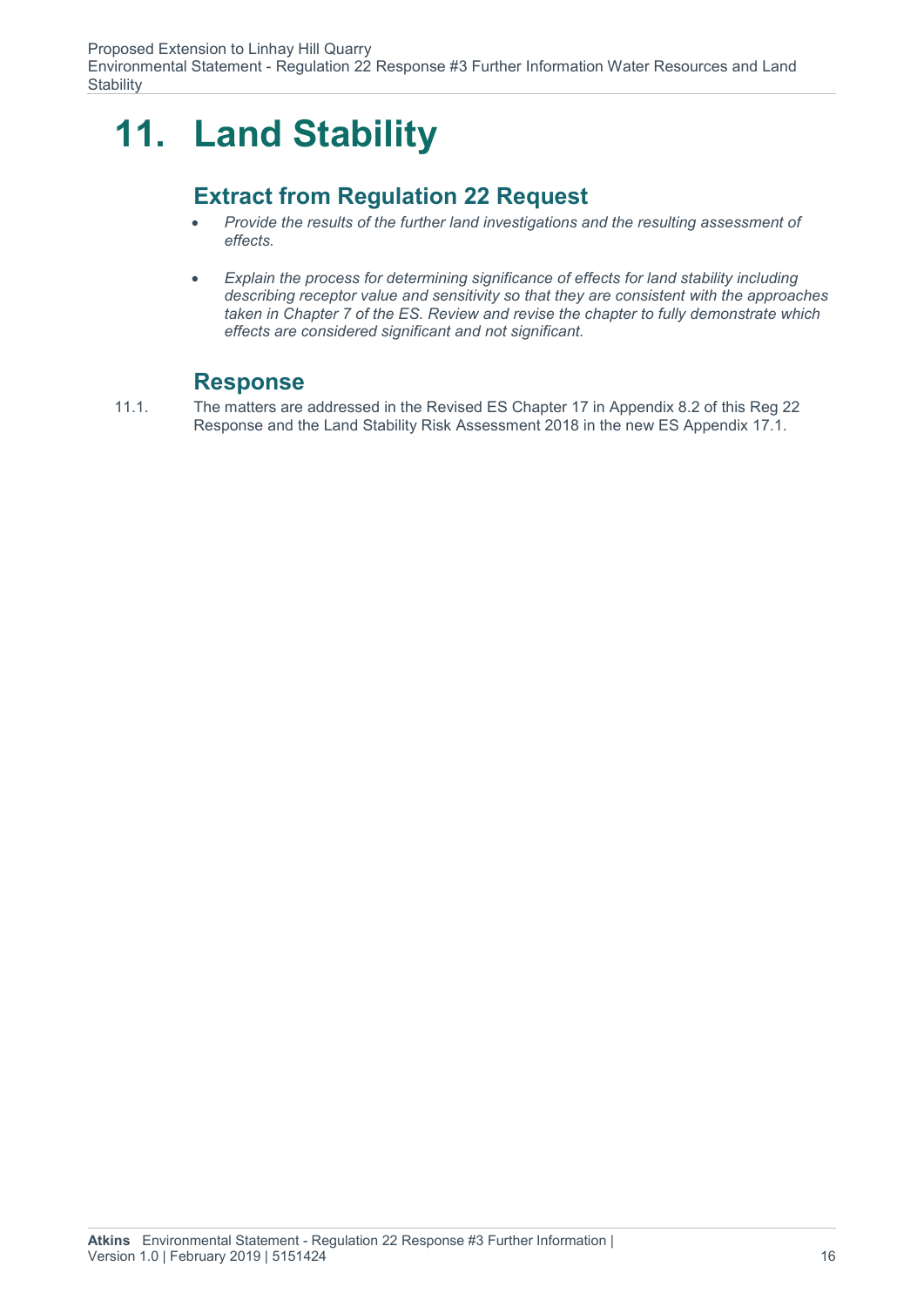## **12. Other Impacts**

### **Extract from Regulation 22 Request**

 *Provide an assessment of climatic factors and climate change to confirm likely climatic effects from the development, with regard to effects on ground water, stability and flood risk. In relation to other topics please refer to these potential effects, assess whether applicable and if so include in your assessment; or state whether and why this issue is not applicable and has been scoped out.*

#### **Response**

12.1. This question was substantially answered in the ES and in Reg 22 Response #1. The remaining issue being any update to the likely effect of climate change with regard to ground water and land stability. This is now addressed in the updated chapters 12 and 17 in appendices 8.1 and 8.2 of this Reg 22 Response.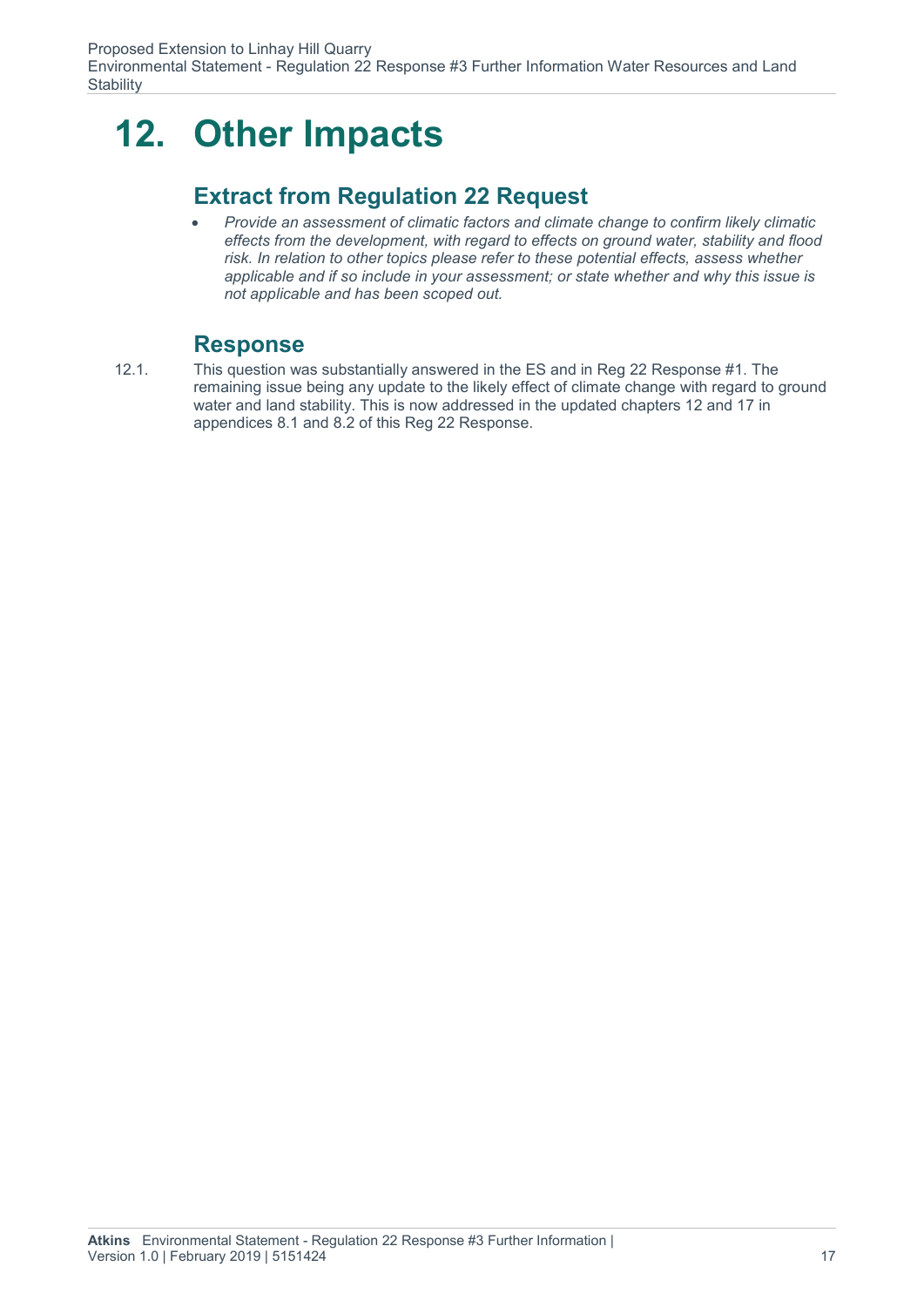## **13. Clarifications**

13.1. Questions raised under the topic 'Clarifications' have been addressed in the Reg 22 Responses #1 and #4.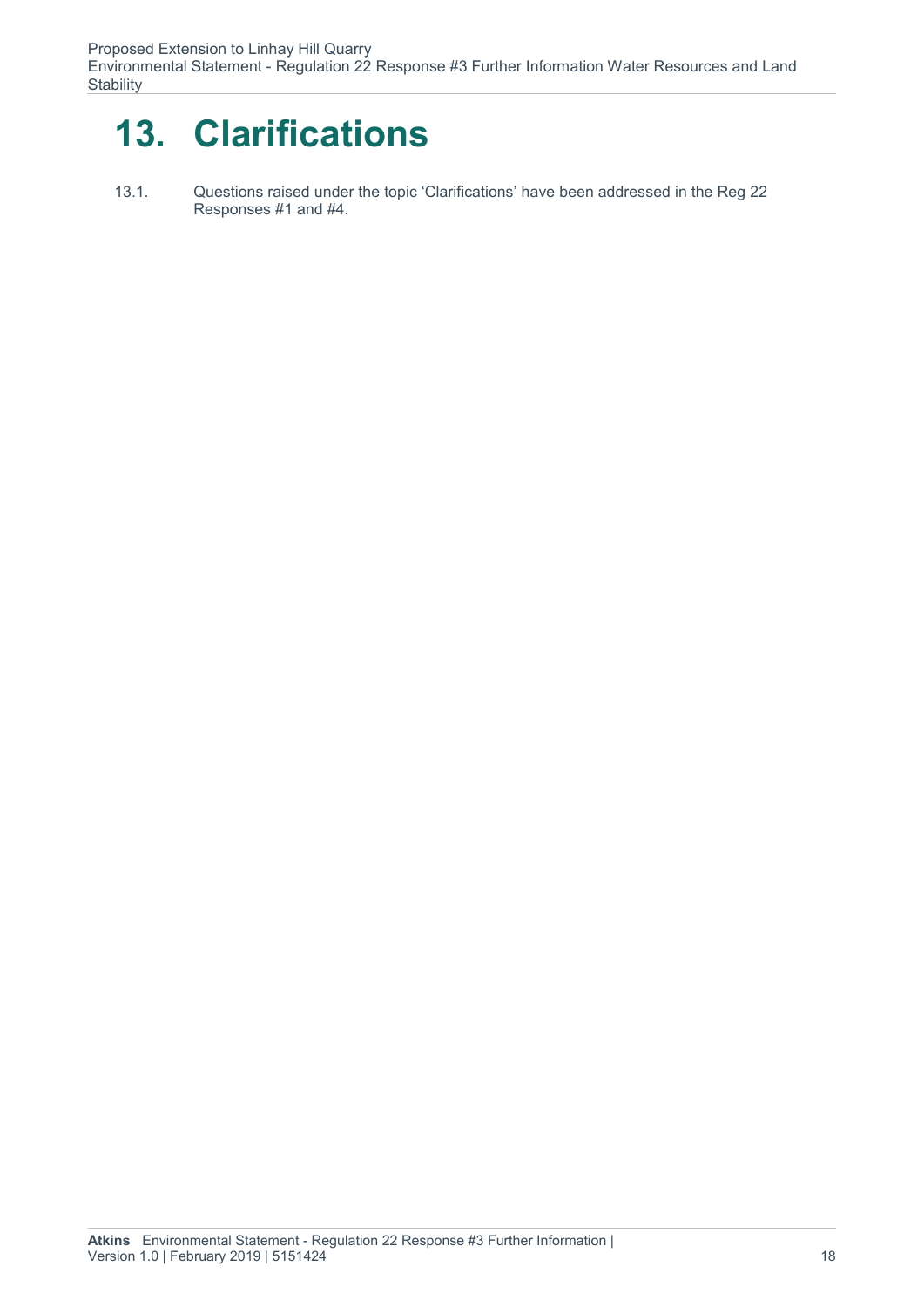### **14. Alternative Highways Scheme for Caton Cross**

14.1. Questions concerning the alternative Highways Scheme for Caton Cross have been addressed in the Reg 22 Response #2.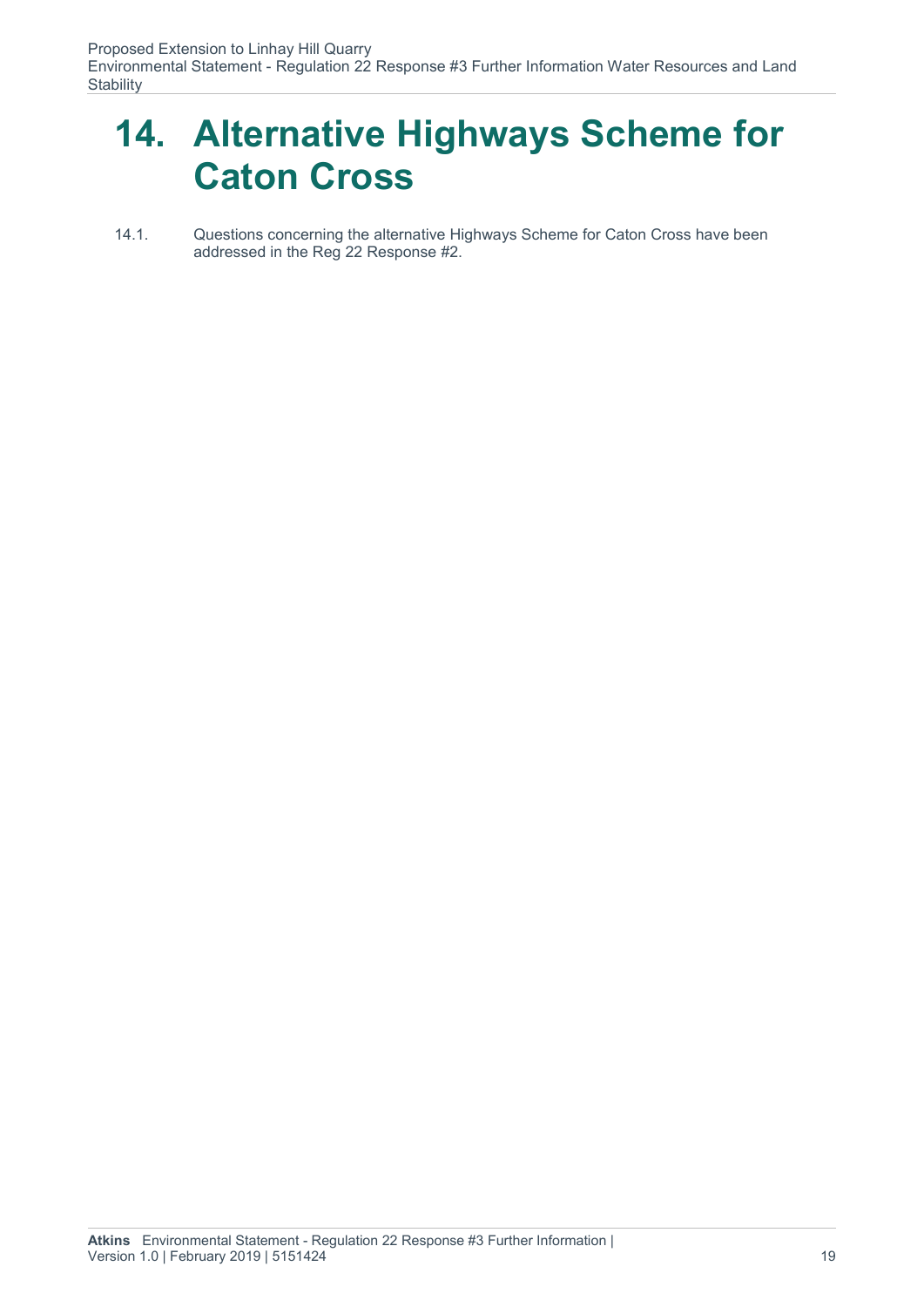### **15. Planning Questions and Clarifications**

15.1. Questions concerning the Planning Questions and Clarifications have been addressed in the Reg 22 Response #1 and 4.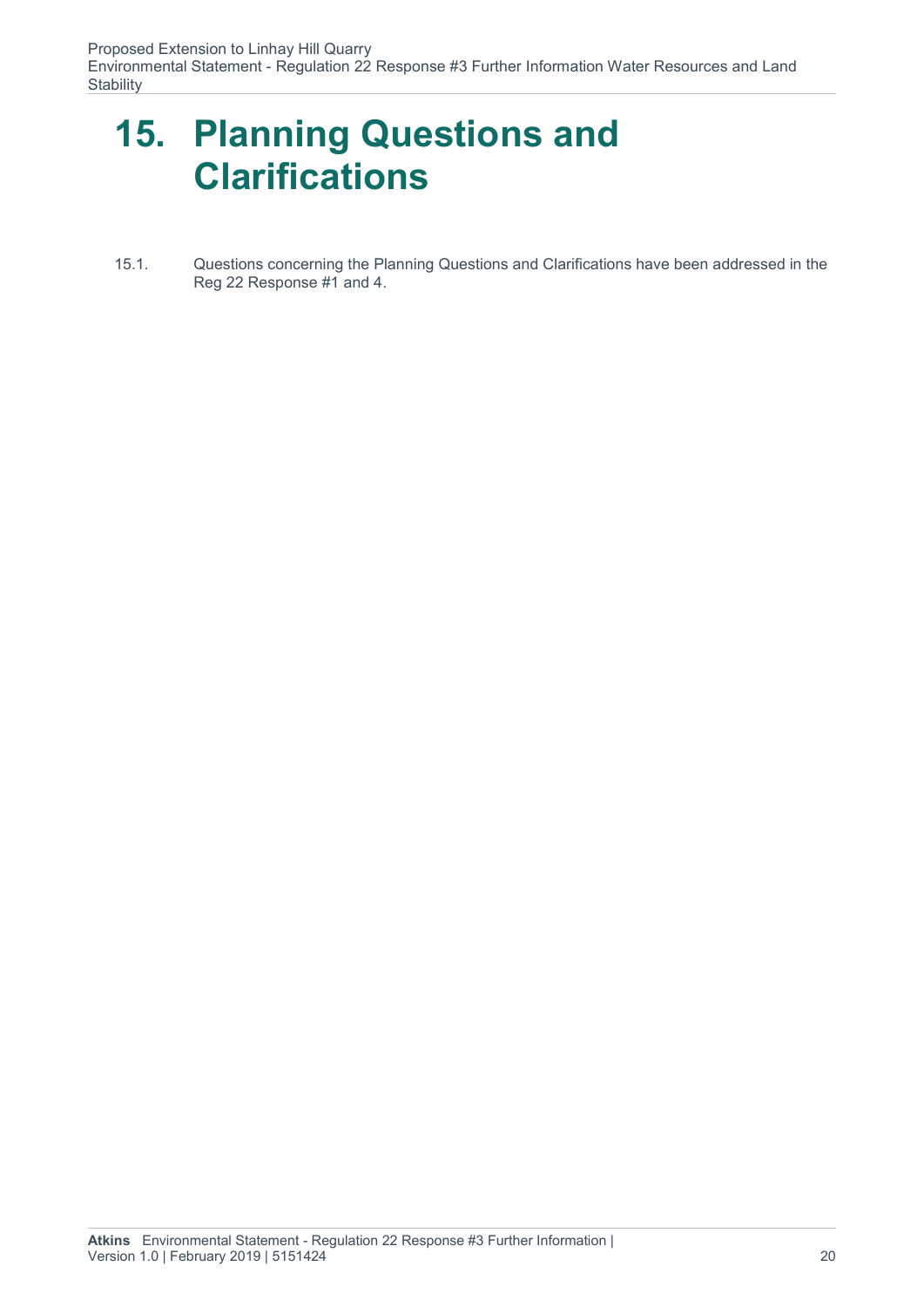Environmental Statement - Regulation 22 Response #3 Further Information Water Resources and Land **Stability** 

### **16. Consultee and Third Party Responses and Representations**

16.1. Questions concerning the Consultee and third party responses and representations have been answered in the Reg 22 Responses #1 and #4.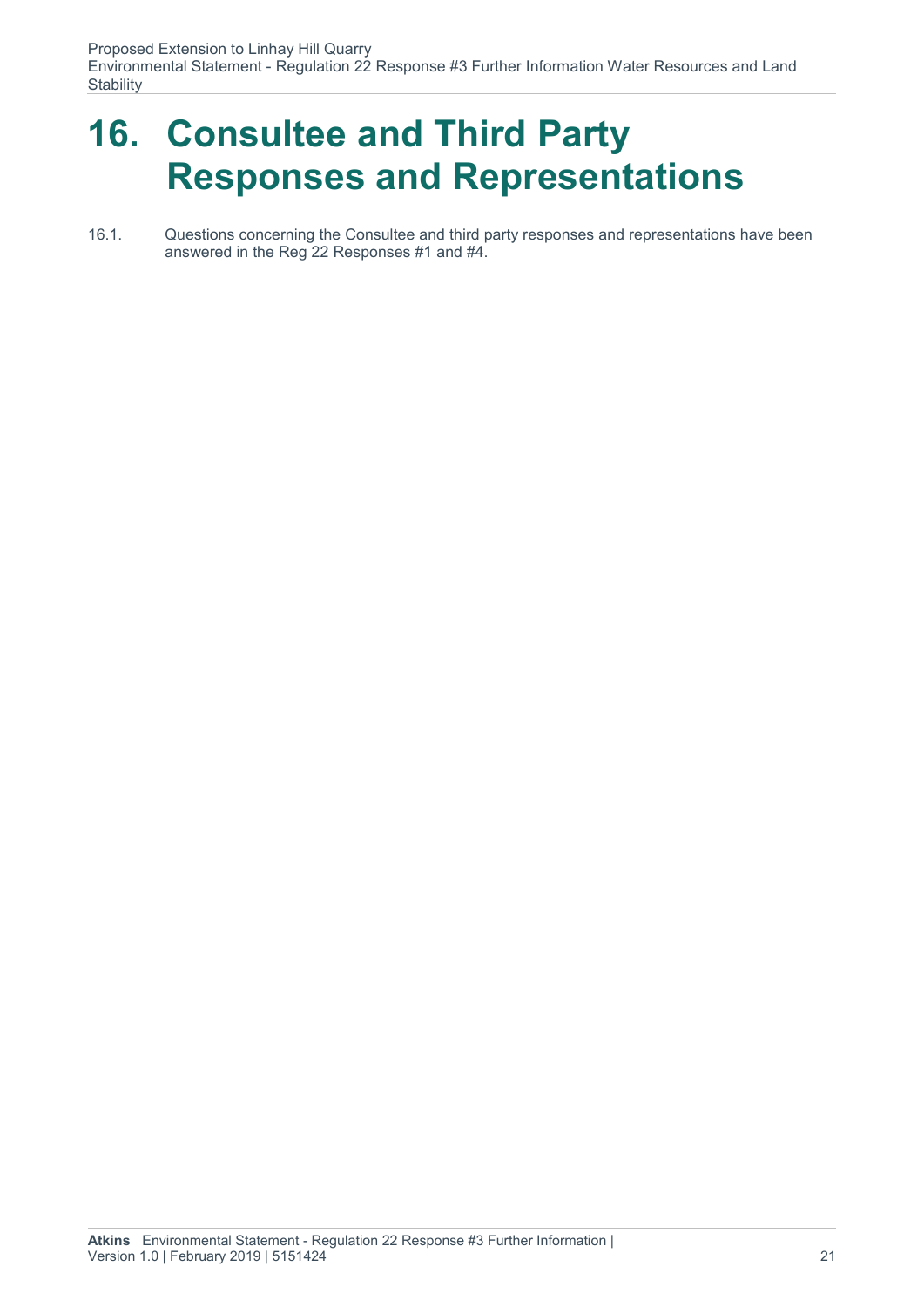Environmental Statement - Regulation 22 Response #3 Further Information Water Resources and Land **Stability** 

## **17. Other Information provided by the applicants**

#### 17.1. The applicant does not have any other information to add re water resources and land stability.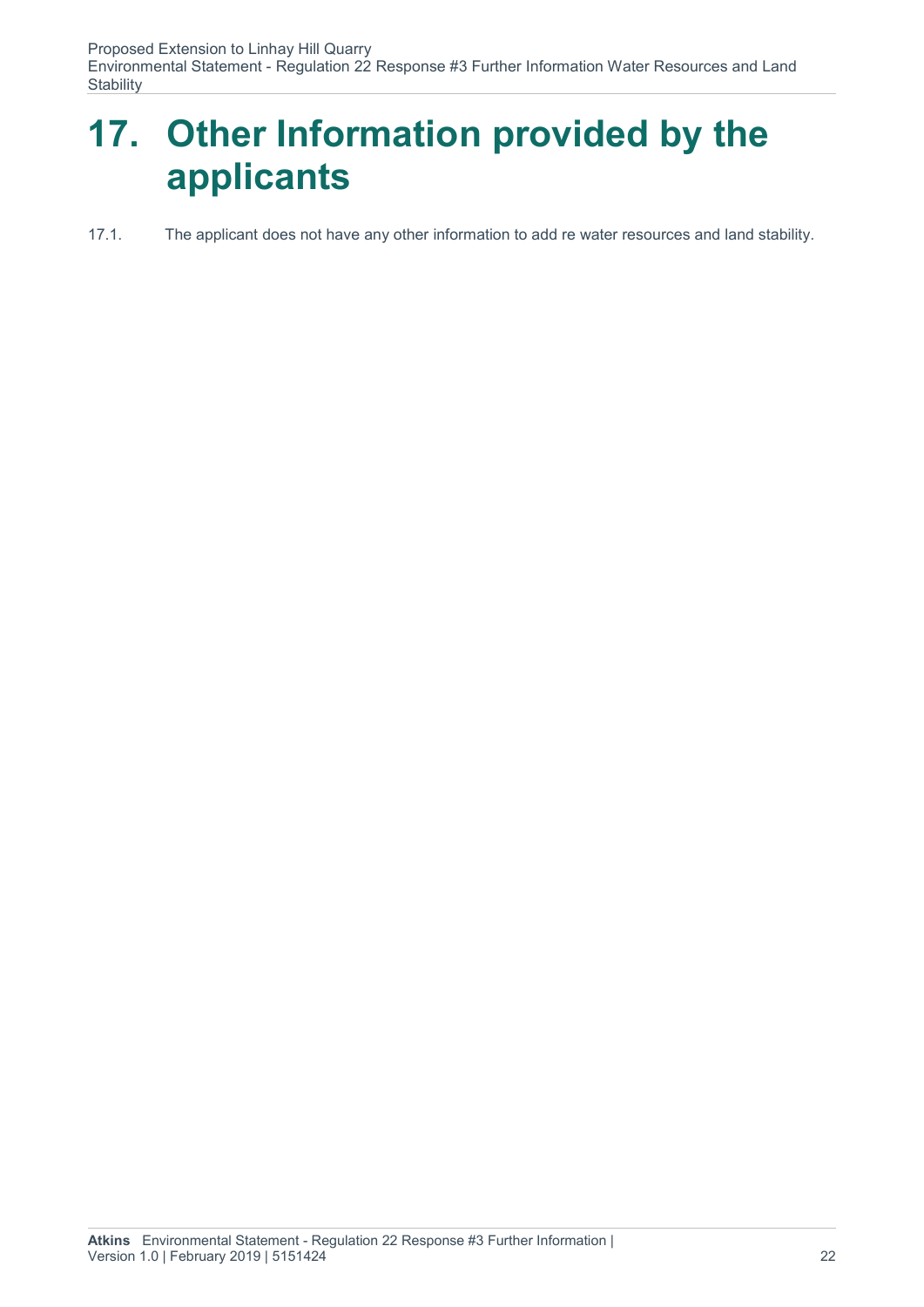Environmental Statement - Regulation 22 Response #3 Further Information Water Resources and Land **Stability** 

## **18. Further changes to the ES and errata**

18.1. The applicant does not have any other information to add re further changes to the ES and errata.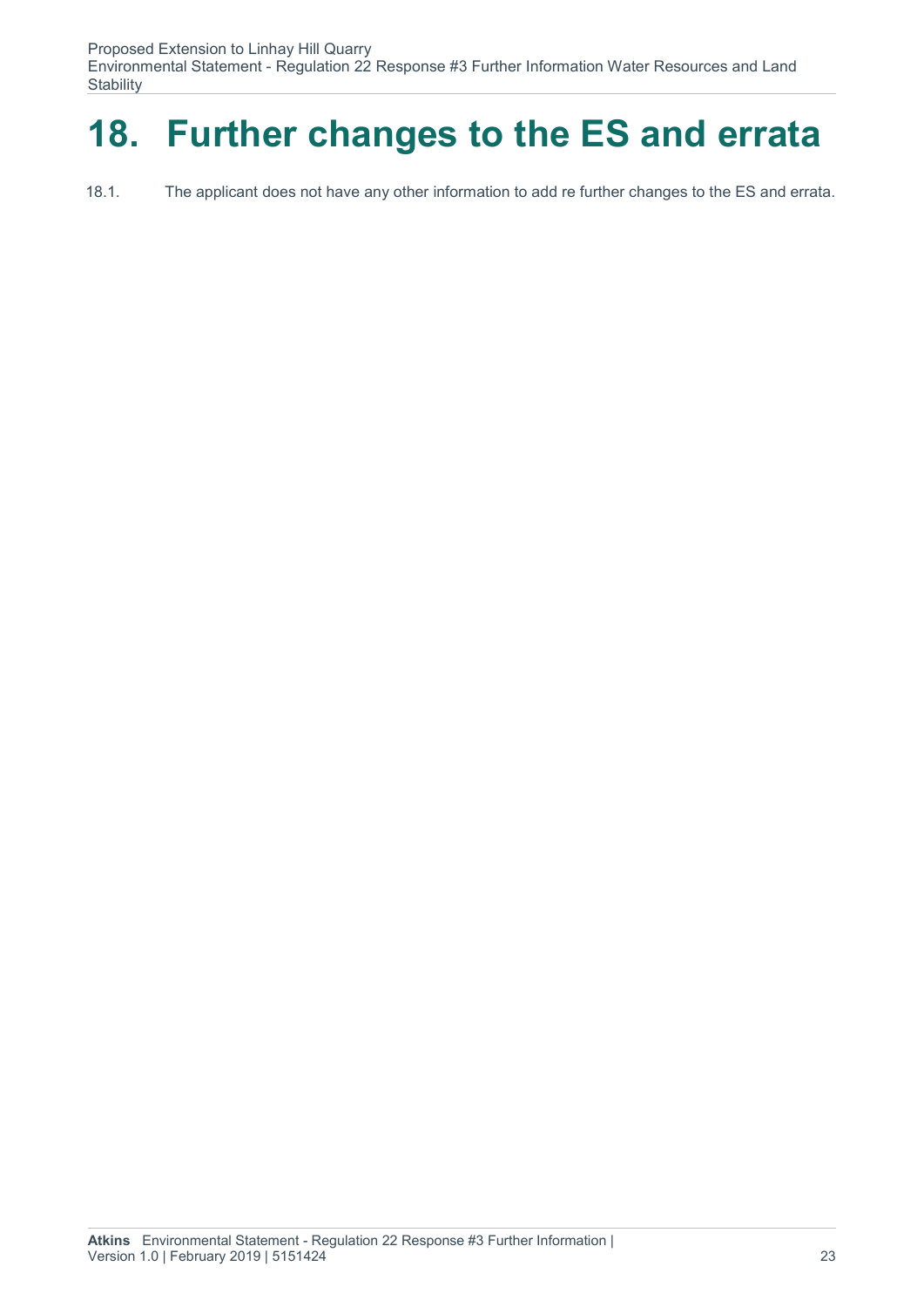### **Appendices**

(Presented in separate document)

Appendix 1.1 Schedule 4 of the EIA Regulations 2011

Appendix 6.1 Further Eco-hydrological Assessment

Appendix 6.2 updated Information to support the Habitats Regulation Assessment

Appendix 8.1 Revised ES Chapter 12 Flood Risk and Effect on Water Resources.

Appendix 8.2 Revised ES Chapter 17 Land Stability

### **Changes to ES Appendices**

New ES Appendix 12B HIA 2018 New ES Appendix 17.1 Land Stability Risk Assessment 2028